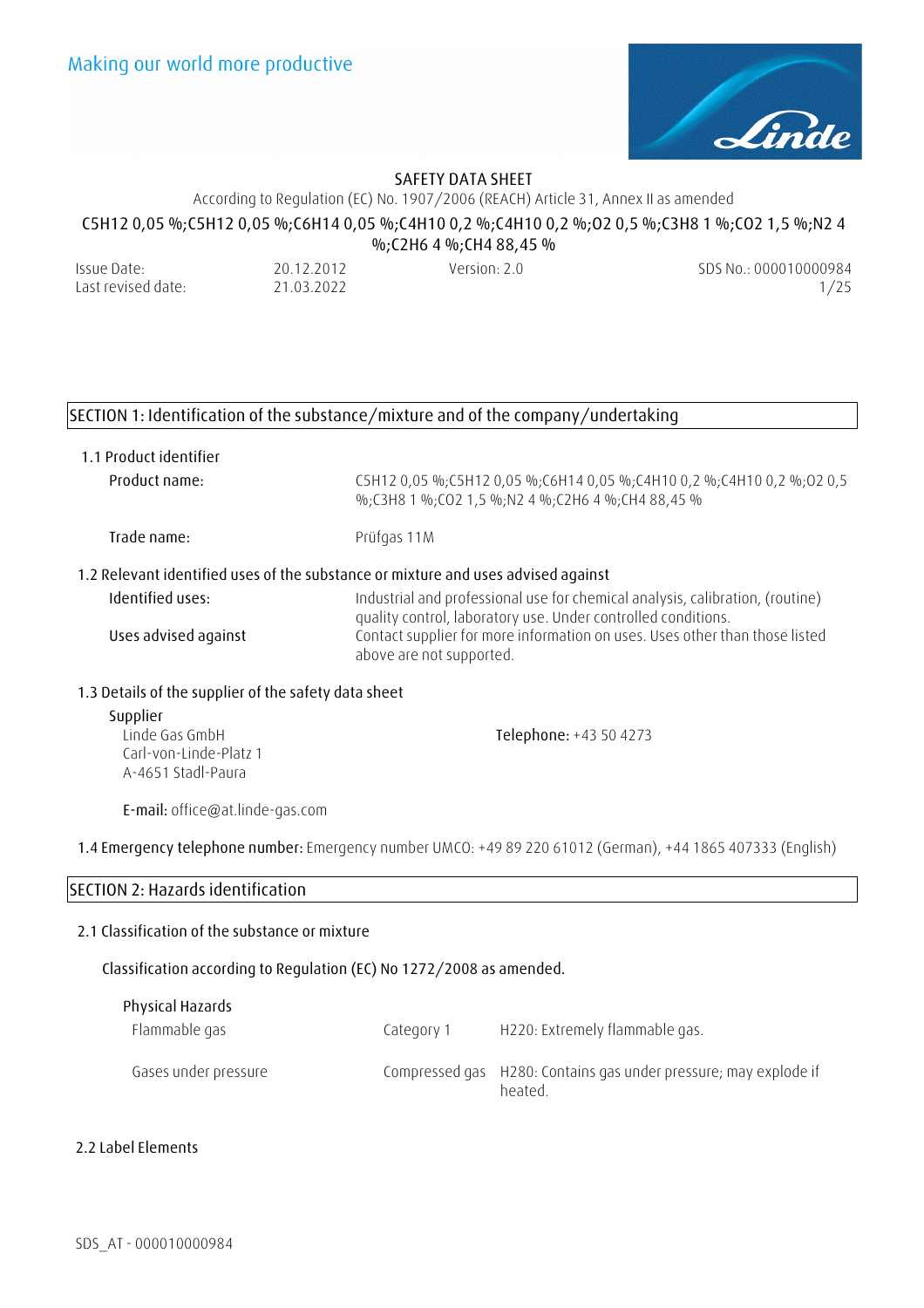

# **SAFETY DATA SHEET**<br>According to Pequlation (EC) No. 1907/2006 (PEACH)

|                                            |                               | According to Regulation (EC) No. 1907/2006 (REACH) Article 31, Annex II as amended          |                                                                                                 |
|--------------------------------------------|-------------------------------|---------------------------------------------------------------------------------------------|-------------------------------------------------------------------------------------------------|
|                                            |                               | %; C2H6 4 %; CH4 88, 45 %                                                                   | C5H12 0,05 %;C5H12 0,05 %;C6H14 0,05 %;C4H10 0,2 %;C4H10 0,2 %;O2 0,5 %;C3H8 1 %;CO2 1,5 %;N2 4 |
| Issue Date:<br>Last revised date:          | 20.12.2012<br>21.03.2022      | Version: 2.0                                                                                | SDS No.: 000010000984<br>2/25                                                                   |
|                                            |                               |                                                                                             |                                                                                                 |
|                                            |                               |                                                                                             |                                                                                                 |
| Signal Word:                               | Danger                        |                                                                                             |                                                                                                 |
| Hazard Statement(s):                       |                               | H220: Extremely flammable gas.<br>H280: Contains gas under pressure; may explode if heated. |                                                                                                 |
| <b>Precautionary Statements</b><br>General | None.                         |                                                                                             |                                                                                                 |
| Prevention:                                | ignition sources. No smoking. |                                                                                             | P210: Keep away from heat, hot surfaces, sparks, open flames and other                          |
| Response:                                  |                               | P381: In case of leakage, eliminate all ignition sources.                                   | P377: Leaking gas fire: Do not extinguish, unless leak can be stopped safely.                   |
| Storage:                                   |                               | P403: Store in a well-ventilated place.                                                     |                                                                                                 |
| Disposal                                   | None.                         |                                                                                             |                                                                                                 |
| 2.3 Other hazards                          | None.                         |                                                                                             |                                                                                                 |

# **SECTION 3: Composition/information on ingredients**

### **3.2 Mixtures**

| Chemical name  | Chemical<br>lformula | Concentration | CAS-No.        | <b>REACH</b><br><b>Registration No.</b> | M-Factor: | <b>Notes</b> |
|----------------|----------------------|---------------|----------------|-----------------------------------------|-----------|--------------|
| Pentane        | C5H12                | 500PPM        | $109 - 66 - 0$ | $01 -$<br>2119459286-<br>30             |           | #            |
| 2-Methylbutane | C5H12                | 500PPM        | 78-78-4        | $01 -$<br>2119475602-<br>38             |           | #            |
| n-Hexane       | C6H14                | 500PPM        | $110 - 54 - 3$ | $01 -$<br>2119480412-<br>44             |           | #            |
| Butane         | C4H10                | 2.000PPM      | $106 - 97 - 8$ | $01 -$<br>2119474691-                   |           | #            |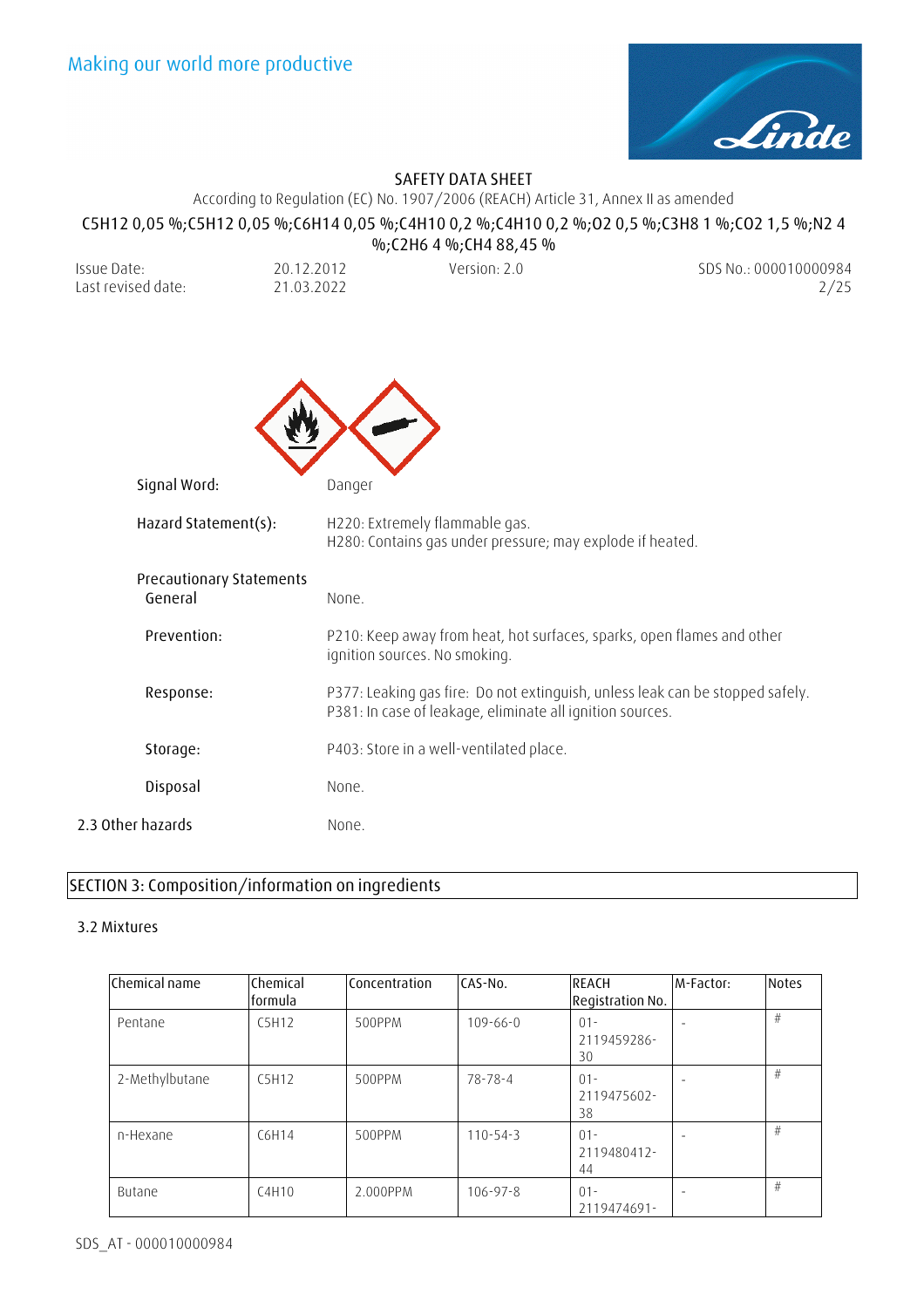

According to Regulation (EC) No. 1907/2006 (REACH) Article 31, Annex II as amended

## **C5H12 0,05 %;C5H12 0,05 %;C6H14 0,05 %;C4H10 0,2 %;C4H10 0,2 %;O2 0,5 %;C3H8 1 %;CO2 1,5 %;N2 4**

**%;C2H6 4 %;CH4 88,45 %** 

| Issue Date:        | 20.12.2012 | Version: 2.0 | SDS No.: 000010000984 |
|--------------------|------------|--------------|-----------------------|
| Last revised date: | 21.03.2022 |              | 3/25                  |

|                |                 |          |               | 32                                                                                                                  |                          |      |
|----------------|-----------------|----------|---------------|---------------------------------------------------------------------------------------------------------------------|--------------------------|------|
| Isobutane      | C4H10           | 2.000PPM | $75 - 28 - 5$ | $01 -$<br>2119485395-<br>27                                                                                         | ÷,                       | $\#$ |
| Oxygen         | 02              | 5.000PPM | 7782-44-7     | Listed in<br>Annex IV/V of<br>Regulation<br>(EC) No<br>1907/2006<br>(REACH),<br>exempted<br>from<br>registration.   | ÷,                       |      |
| Propane        | C3H8            | $1\%$    | 74-98-6       | $01 -$<br>2119486944-<br>21                                                                                         | ÷,                       | $\#$ |
| Carbon dioxide | CO <sub>2</sub> | 1,5000%  | 124-38-9      | Listed in<br>Annex IV/V of<br>Regulation<br>(EC) No<br>1907/2006<br>(REACH),<br>exempted<br>from<br>registration.   | $\overline{\phantom{a}}$ | $\#$ |
| Nitrogen       | N <sub>2</sub>  | $4\%$    | 7727-37-9     | Listed in<br>Annex IV/V of<br>Regulation<br>(EC) No<br>1907/2006<br>(REACH),<br>exempted<br>from<br>registration.   | $\bar{\phantom{a}}$      |      |
| Ethane         | C2H6            | $4\%$    | $74 - 84 - 0$ | $01 -$<br>2119486765-<br>21                                                                                         | $\overline{\phantom{a}}$ |      |
| methane        | CH4             | 88,4500% | $74 - 82 - 8$ | Listed in<br>Annex IV/V of<br>Regulation<br>$(EC)$ No<br>1907/2006<br>(REACH),<br>exempted<br>from<br>registration. | $\overline{\phantom{a}}$ |      |

The concentrations of the components in the SDS header, product name on page one and in section 3.2 are in mol due to regulatory requirements. All concentrations are nominal.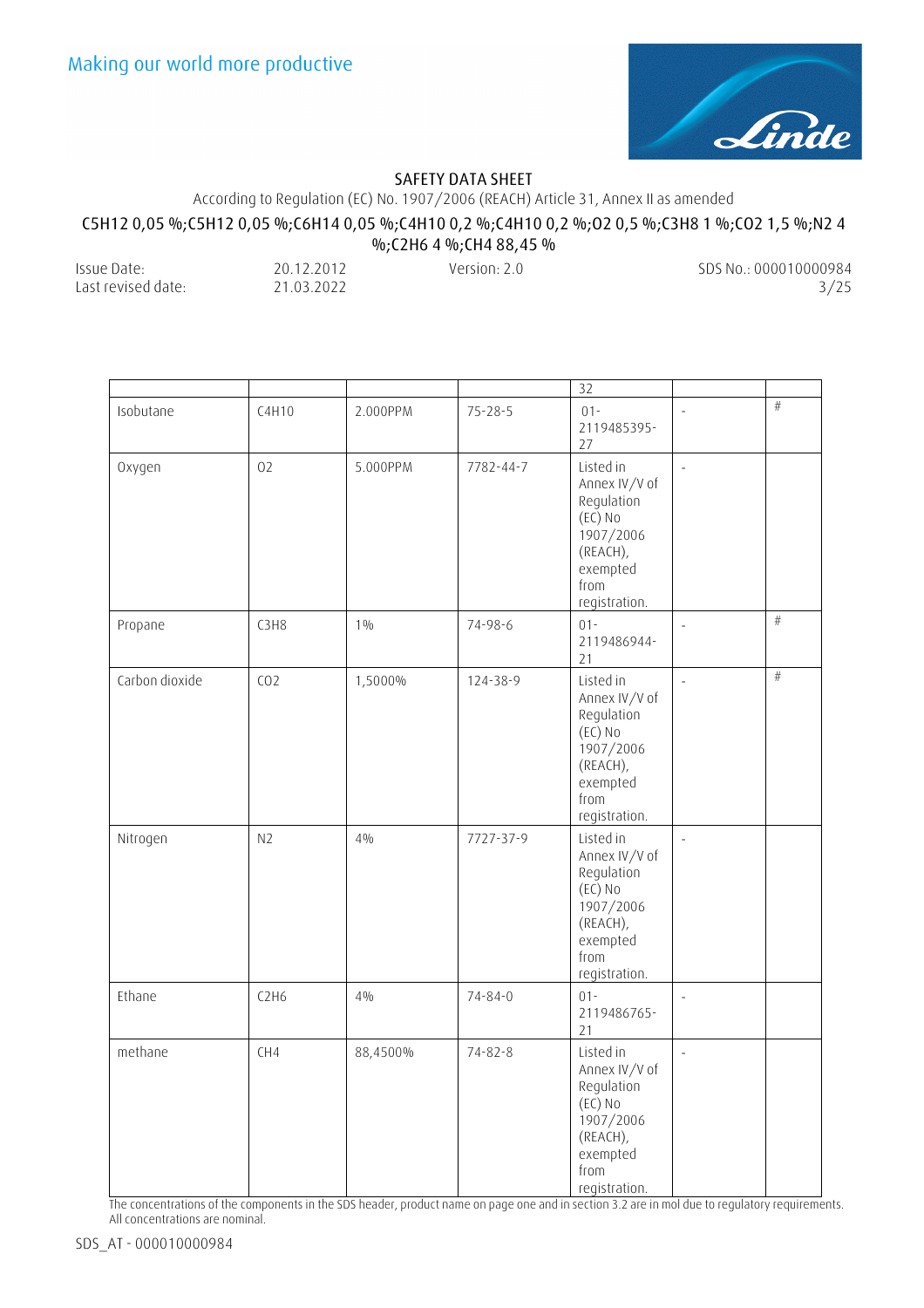

According to Regulation (EC) No. 1907/2006 (REACH) Article 31, Annex II as amended

# **C5H12 0,05 %;C5H12 0,05 %;C6H14 0,05 %;C4H10 0,2 %;C4H10 0,2 %;O2 0,5 %;C3H8 1 %;CO2 1,5 %;N2 4**

**%;C2H6 4 %;CH4 88,45 %** 

| Issue Date:        | 20.12.2012 | Version: $2.0$ | SDS No.: 000010000984 |
|--------------------|------------|----------------|-----------------------|
| Last revised date: | 21.03.2022 |                | 4/25                  |

# This substance has workplace exposure limit(s). PBT: persistent, bioaccumulative and toxic substance. vPvB: very persistent and very bioaccumulative substance.

### **Classification**

| Chemical name  | Classification |                                                                                                                                         | <b>Notes</b> |
|----------------|----------------|-----------------------------------------------------------------------------------------------------------------------------------------|--------------|
| Pentane        | CLP:           | Flam. Liq. 1; H224, Asp. Tox. 1; H304, STOT SE 3; H336, Aquatic<br>Chronic 2;H411                                                       | Note C       |
| 2-Methylbutane | CLP:           | STOT SE 3; H336, Flam. Liq. 1; H224, Asp. Tox. 1; H304, Aquatic<br>Chronic 2;H411                                                       |              |
| n-Hexane       | LPP            | Flam. Lig. 2; H225, Repr. 2; H361f, Asp. Tox. 1; H304, STOT RE<br>2;H373, Skin Irrit. 2;H315, STOT SE 3;H336, Aquatic Chronic<br>2;H411 |              |
| <b>Butane</b>  | CLP:           | , Flam. Gas 1; H220, Press. Gas Liquef. Gas; H280                                                                                       |              |
| Isobutane      | CLP:           | , Press. Gas Liquef. Gas; H280, Flam. Gas 1; H220                                                                                       |              |
| Oxygen         | CLP:           | Press. Gas Compr. Gas; H280, Oxid. Gas 1; H270                                                                                          |              |
| Propane        | CLP:           | , Press. Gas Liquef. Gas; H280, Flam. Gas 1; H220                                                                                       |              |
| Carbon dioxide | CLP:           | Press. Gas Liquef. Gas; H280                                                                                                            |              |
| Nitrogen       | CLP:           | , Press. Gas Compr. Gas; H280                                                                                                           |              |
| Ethane         | CLP:           | , Flam. Gas 1;H220, Press. Gas Liquef. Gas;H280                                                                                         |              |
| methane        | CLP:           | , Flam. Gas 1;H220, Press. Gas Compr. Gas;H280                                                                                          |              |

CLP: Regulation No. 1272/2008.

Note C: Some organic substances may be marketed either in a specific isomeric form or as a mixture of several isomers. In this case the supplier must state on the label whether the substance is a specific isomer or a mixture of isomers.

The full text for all H-statements is displayed in section 16.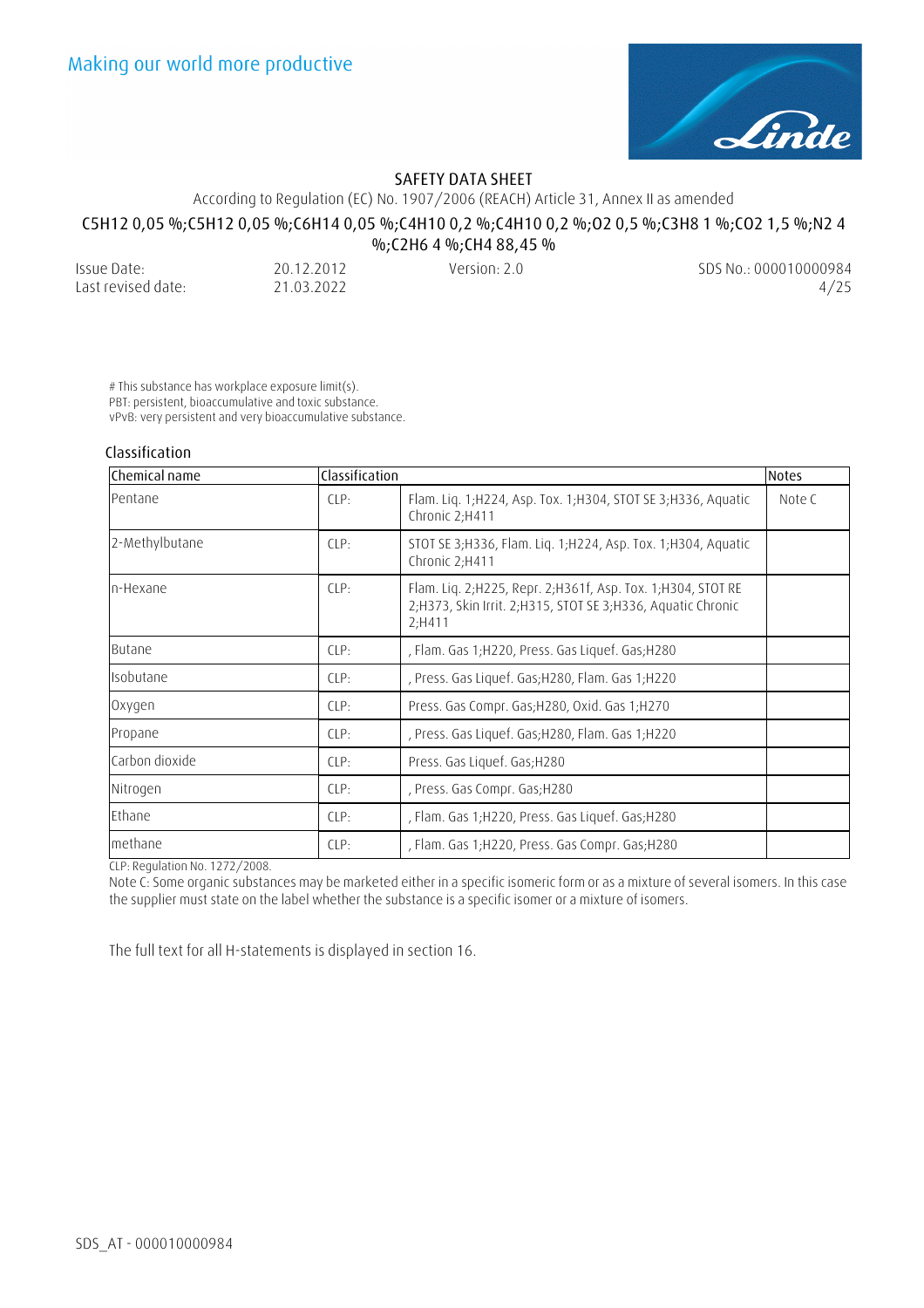

According to Regulation (EC) No. 1907/2006 (REACH) Article 31, Annex II as amended

# **C5H12 0,05 %;C5H12 0,05 %;C6H14 0,05 %;C4H10 0,2 %;C4H10 0,2 %;O2 0,5 %;C3H8 1 %;CO2 1,5 %;N2 4**

**%;C2H6 4 %;CH4 88,45 %**  Issue Date: Last revised date: 20.12.2012 21.03.2022 Version: 2.0 SDS No.: 000010000984 5/25

# **SECTION 4: First aid measures General:** In high concentrations may cause asphyxiation. Symptoms may include loss of mobility/consciousness. Victim may not be aware of asphyxiation. Remove victim to uncontaminated area wearing self contained breathing apparatus. Keep victim warm and rested. Call a doctor. Apply artificial respiration if breathing stopped. **4.1 Description of first aid measures Inhalation:** In high concentrations may cause asphyxiation. Symptoms may include loss of mobility/consciousness. Victim may not be aware of asphyxiation. Remove victim to uncontaminated area wearing self contained breathing apparatus. Keep victim warm and rested. Call a doctor. Apply artificial respiration if breathing stopped. Low concentrations of CO2 cause increased respiration and headache. **Eye contact:** Adverse effects not expected from this product. **Skin Contact:** Adverse effects not expected from this product. **Ingestion:** Ingestion is not considered a potential route of exposure. **4.2 Most important symptoms and effects, both acute and delayed:**  Respiratory arrest. **4.3 Indication of any immediate medical attention and special treatment needed Hazards:** None. **Treatment:** None. **SECTION 5: Firefighting measures General Fire Hazards:** Heat may cause the containers to explode. **5.1 Extinguishing media Suitable extinguishing media:** Water. Dry powder. Foam. **Unsuitable extinguishing media:**  Carbon Dioxide. **5.2 Special hazards arising from the substance or mixture:** Incomplete combustion may form carbon monoxide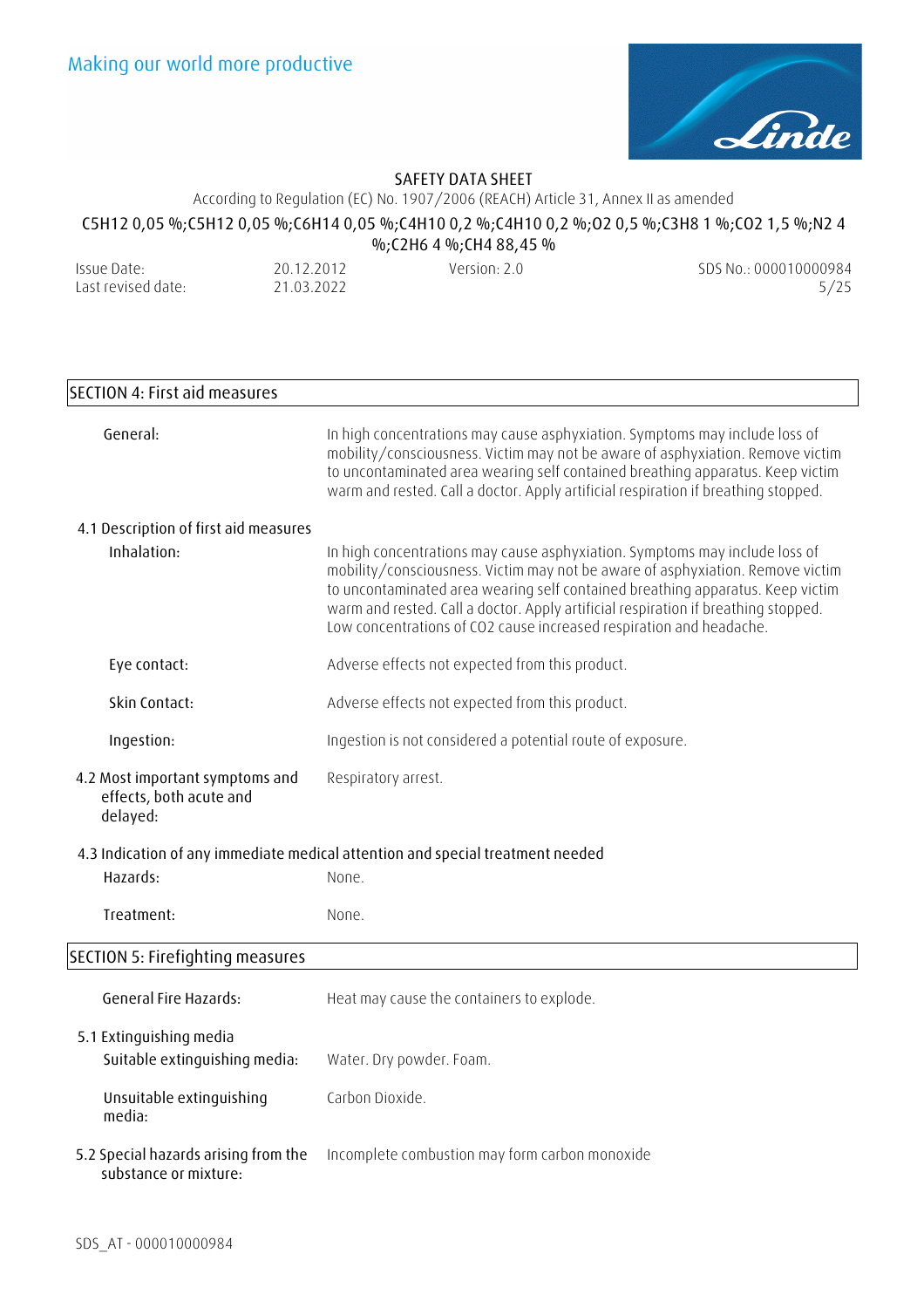

# According to Regulation (EC) No. 1907/2006 (REACH) Article 31, Annex II as amended

### **C5H12 0,05 %;C5H12 0,05 %;C6H14 0,05 %;C4H10 0,2 %;C4H10 0,2 %;O2 0,5 %;C3H8 1 %;CO2 1,5 %;N2 4 %;C2H6 4 %;CH4 88,45 %**

| Issue Date:        | 20.12.2012 | Version: 2.0 | SDS No.: 000010000984 |
|--------------------|------------|--------------|-----------------------|
| Last revised date: | 21.03.2022 |              | 6/25                  |

| 5.3 Advice for firefighters                        |                                                                                                                                                                                                                                                                                                                                                                                                                                                                                                                                                                                                                                   |
|----------------------------------------------------|-----------------------------------------------------------------------------------------------------------------------------------------------------------------------------------------------------------------------------------------------------------------------------------------------------------------------------------------------------------------------------------------------------------------------------------------------------------------------------------------------------------------------------------------------------------------------------------------------------------------------------------|
| Special fire fighting<br>procedures:               | In case of fire: Stop leak if safe to do so. Do not extinguish flames at leak because<br>possibility of uncontrolled explosive reignition exists. Continue water spray from<br>protected position until container stays cool. Use extinguishants to contain the<br>fire. Isolate the source of the fire or let it burn out.                                                                                                                                                                                                                                                                                                       |
| Special protective equipment<br>for fire-fighters: | Firefighters must use standard protective equipment including flame retardant<br>coat, helmet with face shield, gloves, rubber boots, and in enclosed spaces, SCBA.<br>Guideline: EN 469 Protective clothing for firefighters. Performance requirements<br>for protective clothing for firefighting. EN 15090 Footwear for firefighters. EN 659<br>Protective gloves for firefighters. EN 443 Helmets for fire fighting in buildings and<br>other structures. EN 137 Respiratory protective devices - Self-contained open-<br>circuit compressed air breathing apparatus with full face mask - Requirements,<br>testing, marking. |

# **SECTION 6: Accidental release measures**

| 6.1 Personal precautions,<br>protective equipment and<br>emergency procedures: | Evacuate area. Provide adequate ventilation. Consider the risk of potentially<br>explosive atmospheres . In case of leakage, eliminate all ignition sources. Monitor<br>the concentration of the released product. Prevent from entering sewers,<br>basements and workpits, or any place where its accumulation can be dangerous.<br>Wear self-contained breathing apparatus when entering area unless atmosphere<br>is proved to be safe. EN 137 Respiratory protective devices - Self-contained open-<br>circuit compressed air breathing apparatus with full face mask - Requirements,<br>testing, marking. |
|--------------------------------------------------------------------------------|----------------------------------------------------------------------------------------------------------------------------------------------------------------------------------------------------------------------------------------------------------------------------------------------------------------------------------------------------------------------------------------------------------------------------------------------------------------------------------------------------------------------------------------------------------------------------------------------------------------|
| 6.2 Environmental Precautions:                                                 | Prevent further leakage or spillage if safe to do so.                                                                                                                                                                                                                                                                                                                                                                                                                                                                                                                                                          |
| 6.3 Methods and material for<br>containment and cleaning up:                   | Provide adequate ventilation. Eliminate sources of ignition.                                                                                                                                                                                                                                                                                                                                                                                                                                                                                                                                                   |
| 6.4 Reference to other sections:                                               | Refer to sections 8 and 13.                                                                                                                                                                                                                                                                                                                                                                                                                                                                                                                                                                                    |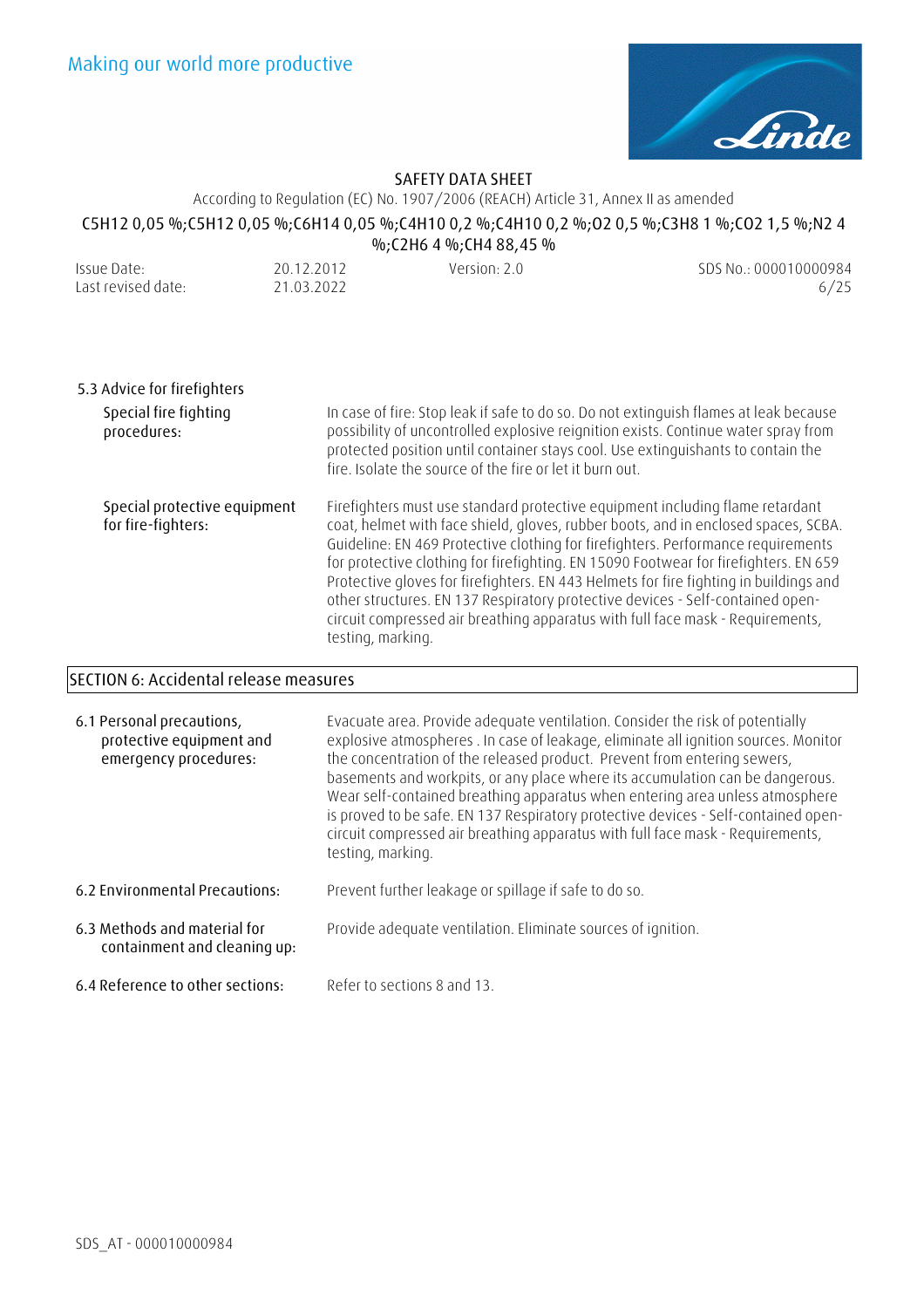

According to Regulation (EC) No. 1907/2006 (REACH) Article 31, Annex II as amended

# **C5H12 0,05 %;C5H12 0,05 %;C6H14 0,05 %;C4H10 0,2 %;C4H10 0,2 %;O2 0,5 %;C3H8 1 %;CO2 1,5 %;N2 4**

**%;C2H6 4 %;CH4 88,45 %** 

Issue Date: Last revised date: 20.12.2012 21.03.2022 Version: 2.0 SDS No.: 000010000984 7/25

## **SECTION 7: Handling and storage:**

**7.1 Precautions for safe handling:** Only experienced and properly instructed persons should handle gases under pressure. Use only properly specified equipment which is suitable for this product, its supply pressure and temperature. Purge system with dry inert gas (e.g. helium or nitrogen) before gas is introduced and when system is placed out of service. Purge air from system before introducing gas. Containers, which contain or have contained flammable or explosive substances, must not be inerted with liquid carbon dioxide. Assess the risk of a potentially explosive atmosphere and the need for suitable equipment i.e. explosion-proof. Take precautionary measures against static discharges. Keep away from ignition sources (including static discharges). Provide electrical earthing of equipment and electrical equipment usable in explosive atmospheres. Use non-sparking tools. Refer to supplier's handling instructions. The substance must be handled in accordance with good industrial hygiene and safety procedures. Ensure the complete system has been (or is regularly) checked for leaks before use. Protect containers from physical damage; do not drag, roll, slide or drop. Do not remove or deface labels provided by the supplier for the identification of the container contents. When moving containers, even for short distances, use appropriate equipment eg. trolley, hand truck, fork truck etc. Secure cylinders in an upright position at all times, close all valves when not in use. Provide adequate ventilation. Suck back of water into the container must be prevented. Do not allow backfeed into the container. Avoid suckback of water, acid and alkalis. Keep container below 50°C in a well ventilated place. Observe all regulations and local requirements regarding storage of containers. When using do not eat, drink or smoke. Store in accordance with local/regional/national/international regulations. Never use direct flame or electrical heating devices to raise the pressure of a container. Leave valve protection caps in place until the container has been secured against either a wall or bench or placed in a container stand and is ready for use. Damaged valves should be reported immediately to the supplier Close container valve after each use and when empty, even if still connected to equipment. Never attempt to repair or modify container valves or safety relief devices. Replace valve outlet caps or plugs and container caps where supplied as soon as container is disconnected from equipment. Keep container valve outlets clean and free from contaminates particularly oil and water. If user experiences any difficulty operating container valve discontinue use and contact supplier. Never attempt to transfer gases from one container to another. Container valve guards or caps should be in place.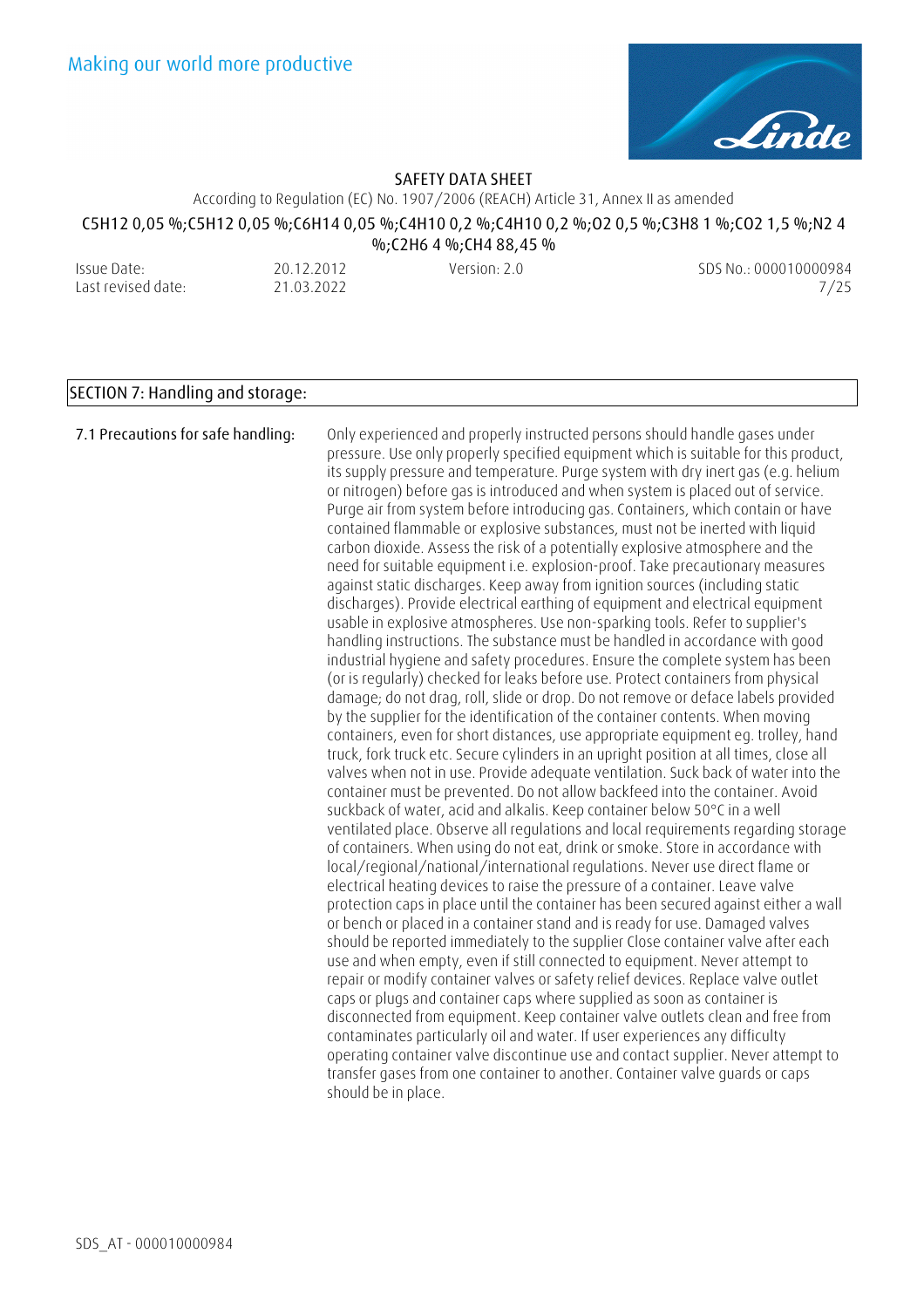

## According to Regulation (EC) No. 1907/2006 (REACH) Article 31, Annex II as amended **C5H12 0,05 %;C5H12 0,05 %;C6H14 0,05 %;C4H10 0,2 %;C4H10 0,2 %;O2 0,5 %;C3H8 1 %;CO2 1,5 %;N2 4 %;C2H6 4 %;CH4 88,45 %**

| Issue Date:        | 20.12.2012 | Version: 2.0 | SDS No.: 000010000984 |
|--------------------|------------|--------------|-----------------------|
| Last revised date: | 21.03.2022 |              | 8/25                  |

**7.2 Conditions for safe storage, including any incompatibilities:**  All electrical equipment in the storage areas should be compatible with the risk of a potentially explosive atmosphere. Segregate from oxidant gases and other oxidants being stored. Containers should not be stored in conditions likely to encourage corrosion. Stored containers should be periodically checked for general conditions and leakage. Container valve guards or caps should be in place. Store containers in location free from fire risk and away from sources of heat and ignition. Keep away from combustible material.

**7.3 Specific end use(s):** None.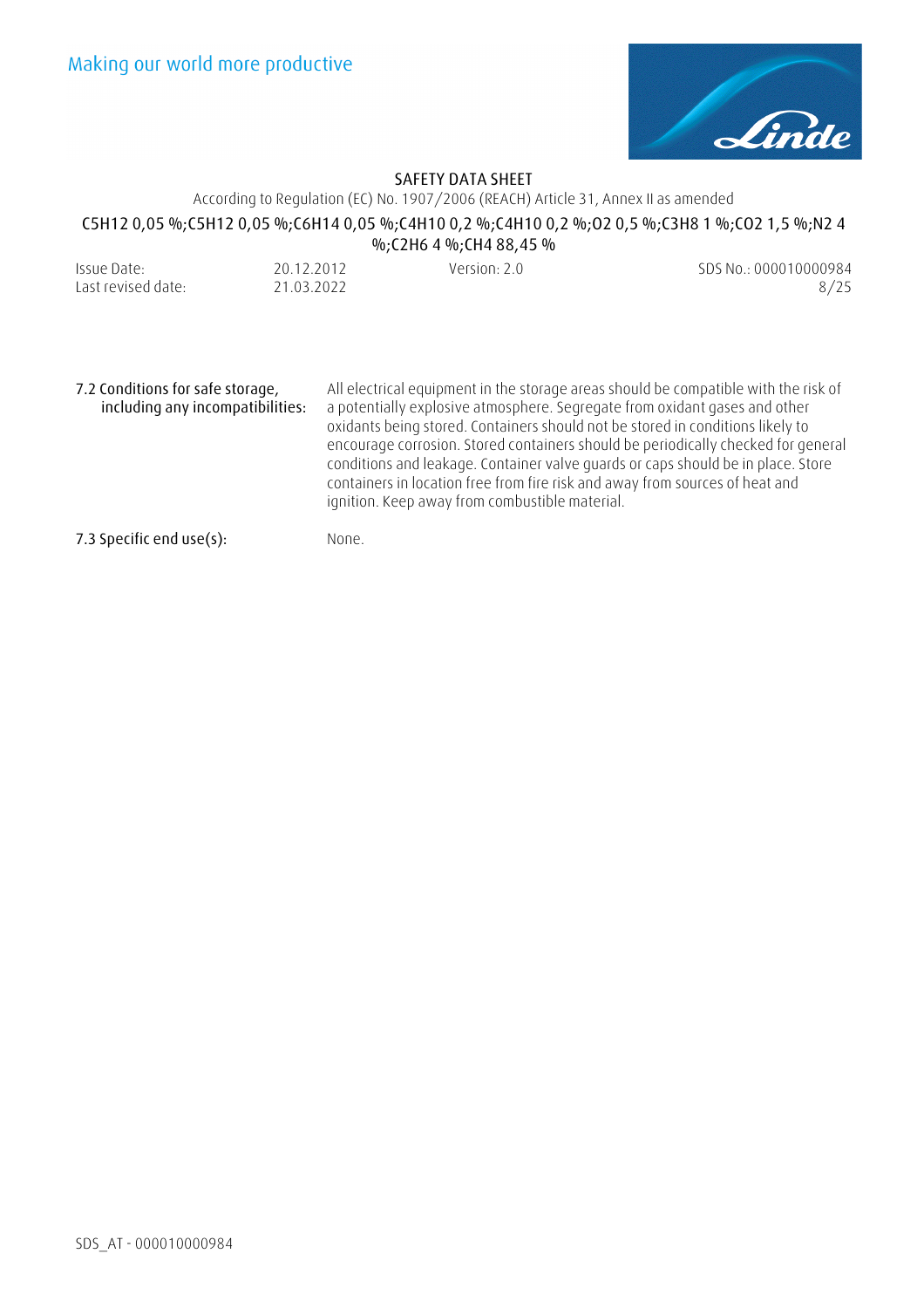

According to Regulation (EC) No. 1907/2006 (REACH) Article 31, Annex II as amended

## **C5H12 0,05 %;C5H12 0,05 %;C6H14 0,05 %;C4H10 0,2 %;C4H10 0,2 %;O2 0,5 %;C3H8 1 %;CO2 1,5 %;N2 4**

**%;C2H6 4 %;CH4 88,45 %** 

Issue Date: Last revised date: 20.12.2012 21.03.2022 Version: 2.0 SDS No.: 000010000984 9/25

## **SECTION 8: Exposure controls/personal protection**

# **8.1 Control Parameters**

### **Occupational Exposure Limits**

| Chemical name  | <b>Type</b> | <b>Exposure Limit Values</b> |                 | Source                                                                                                                                         |
|----------------|-------------|------------------------------|-----------------|------------------------------------------------------------------------------------------------------------------------------------------------|
| Carbon dioxide | MAK CEIL    | 10.000 ppm                   | 18.000<br>mg/m3 | Austria. MAK List, OEL Ordinance (GwV),<br>as amended (04 2021)                                                                                |
|                | MAK         | 5.000 ppm                    | 9.000<br>mg/m3  | Austria. MAK List, OEL Ordinance (GwV),<br>as amended (04 2021)                                                                                |
|                | <b>TWA</b>  | 5.000 ppm                    | 9.000<br>mq/m3  | EU. Indicative Exposure Limit Values in<br>Directives 91/322/EEC, 2000/39/EC,<br>2006/15/EC, 2009/161/EU,<br>2017/164/EU, as amended (12 2009) |
| Propane        | MAK         | 1.000 ppm                    | 1.800<br>mq/m3  | Austria. MAK List, OEL Ordinance (GwV),<br>as amended (04 2021)                                                                                |
|                | MAK CEIL    | 2.000 ppm                    | 3.600<br>mg/m3  | Austria. MAK List, OEL Ordinance (GwV),<br>as amended (04 2021)                                                                                |
| <b>Butane</b>  | MAK         | 800 ppm                      | 1.900<br>mq/m3  | Austria. MAK List, OEL Ordinance (GwV),<br>as amended (04 2021)                                                                                |
|                | MAK CEIL    | 1.600 ppm                    | 3.800<br>mq/m3  | Austria. MAK List, OEL Ordinance (GwV),<br>as amended (04 2021)                                                                                |
| Isobutane      | MAK         | 800 ppm                      | 1.900<br>mg/m3  | Austria. MAK List, OEL Ordinance (GwV),<br>as amended (04 2021)                                                                                |
|                | MAK CEIL    | 1.600 ppm                    | 3.800<br>mg/m3  | Austria. MAK List, OEL Ordinance (GwV),<br>as amended (04 2021)                                                                                |
| Pentane        | MAK         | 600 ppm                      | 1.800<br>mq/m3  | Austria. MAK List, OEL Ordinance (GwV),<br>as amended (04 2021)                                                                                |
|                | MAK CEIL    | 1.200 ppm                    | 3.600<br>mg/m3  | Austria. MAK List, OEL Ordinance (GwV),<br>as amended (04 2021)                                                                                |
|                | <b>TWA</b>  | 1.000 ppm                    | 3.000<br>mq/m3  | EU. Indicative Exposure Limit Values in<br>Directives 91/322/EEC, 2000/39/EC,<br>2006/15/EC, 2009/161/EU,<br>2017/164/EU, as amended (12 2009) |
| 2-Methylbutane | MAK CEIL    | 1.200 ppm                    | 3.600<br>mg/m3  | Austria. MAK List, OEL Ordinance (GwV),<br>as amended (04 2021)                                                                                |
|                | <b>TWA</b>  | 1.000 ppm                    | 3.000<br>mq/m3  | EU. Indicative Exposure Limit Values in<br>Directives 91/322/EEC, 2000/39/EC,<br>2006/15/EC, 2009/161/EU,<br>2017/164/EU, as amended (12 2009) |
|                | MAK         | 600 ppm                      | 1.800<br>mq/m3  | Austria. MAK List, OEL Ordinance (GwV),<br>as amended (04 2021)                                                                                |
| n-Hexane       | <b>TWA</b>  | 20 ppm                       | 72 mg/m3        | EU. Indicative Exposure Limit Values in                                                                                                        |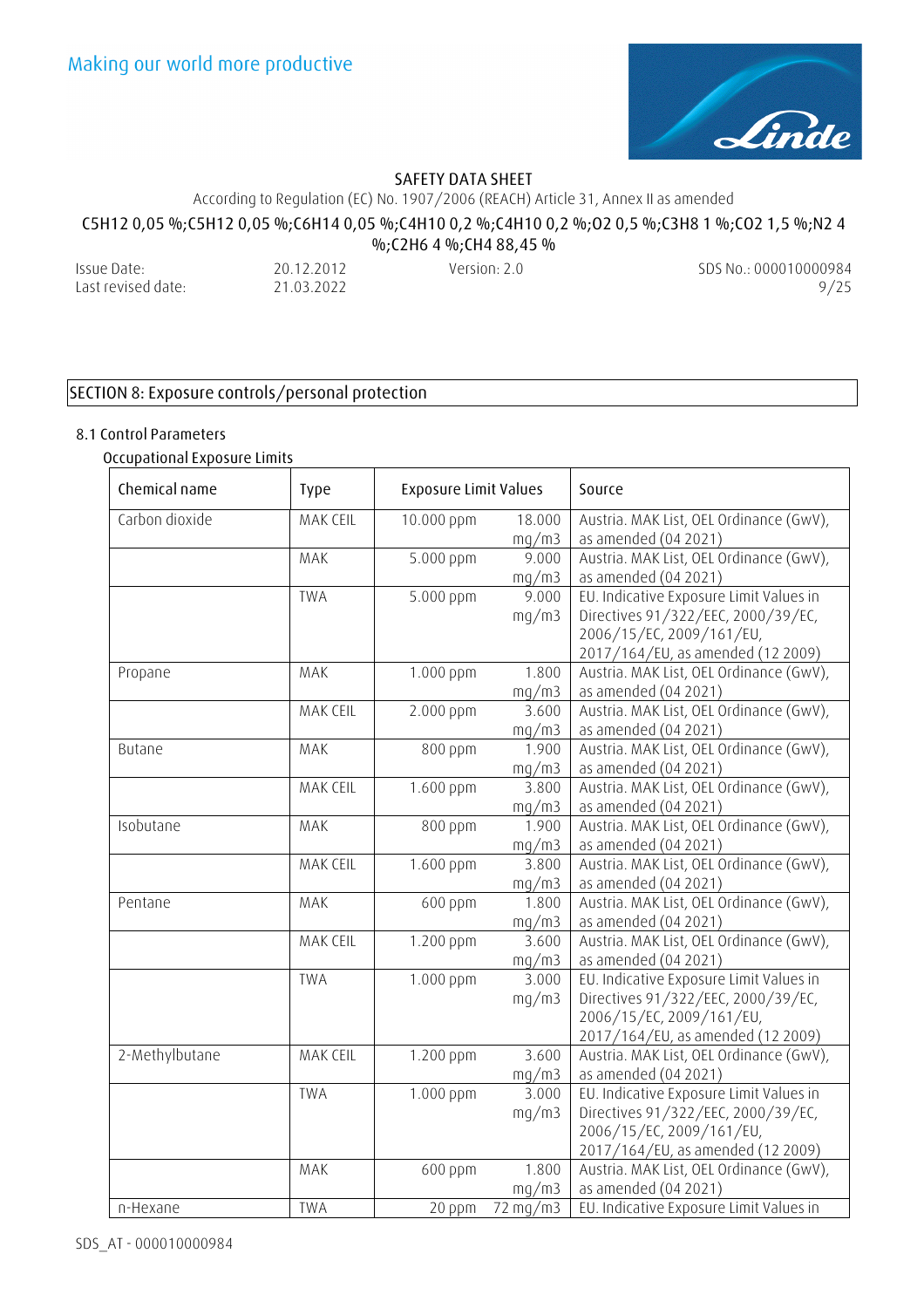

According to Regulation (EC) No. 1907/2006 (REACH) Article 31, Annex II as amended

# **C5H12 0,05 %;C5H12 0,05 %;C6H14 0,05 %;C4H10 0,2 %;C4H10 0,2 %;O2 0,5 %;C3H8 1 %;CO2 1,5 %;N2 4**

**%;C2H6 4 %;CH4 88,45 %** 

| Issue Date:        | 20.12.2012 | Version: 2.0 | SDS No.: 000010000984 |
|--------------------|------------|--------------|-----------------------|
| Last revised date: | 21.03.2022 |              | 10/25                 |

|          |        |       | Directives 91/322/EEC, 2000/39/EC,<br>2006/15/EC, 2009/161/EU,<br>2017/164/EU, as amended (12 2009) |
|----------|--------|-------|-----------------------------------------------------------------------------------------------------|
| MAK STEL | 80 ppm |       | 288   Austria. MAK List, OEL Ordinance (GwV),                                                       |
|          |        | ma/m3 | as amended $(04 2021)$                                                                              |
| MAK      |        |       | 20 ppm 72 mg/m3   Austria. MAK List, OEL Ordinance (GwV),                                           |
|          |        |       | as amended (04 2021)                                                                                |

### **DNEL-Values**

| Critical component | Type                         | Value                      | <b>Remarks</b>         |
|--------------------|------------------------------|----------------------------|------------------------|
| Pentane            | Workers - Dermal, Systemic,  | $432$ mg/kg                | Repeated dose toxicity |
|                    | long-term                    | bw/day                     |                        |
|                    | Workers - Inhalation,        | 3000                       | Repeated dose toxicity |
|                    | Systemic, long-term          | mq/m3                      |                        |
| 2-Methylbutane     | Workers - Dermal, Systemic,  | $432$ mg/kg                | Repeated dose toxicity |
|                    | long-term                    | bw/day                     |                        |
|                    | Workers - Inhalation,        | 3000                       | Repeated dose toxicity |
|                    | Systemic, long-term          | mq/m3                      |                        |
| n-Hexane           | Workers - Dermal, Systemic,  | $11$ mg/kg                 | Neurotoxicity          |
|                    | long-term                    | bw/day                     |                        |
|                    | Workers - Eyes, Local effect |                            | No data available      |
|                    | Workers - Inhalation,        | $75 \text{ mg}/\text{m}$ 3 | Neurotoxicity          |
|                    | Systemic, long-term          |                            |                        |

#### **PNEC-Values**

| Critical component | Type                    | Value                  | <b>Remarks</b> |
|--------------------|-------------------------|------------------------|----------------|
| Pentane            | Soil                    | $0,55 \text{ mg/kg}$   |                |
| Pentane            | Aquatic (freshwater)    | $230 \mu g/l$          |                |
| Pentane            | Sediment (marine water) | $1,2 \text{ mg/kg}$    |                |
| Pentane            | Aquatic (marine water)  | $230 \mu q/l$          |                |
| Pentane            | Sediment (freshwater)   | $1,2 \text{ mg/kg}$    |                |
| Pentane            | Sewage treatment plant  | $3600 \,\mathrm{µg/l}$ |                |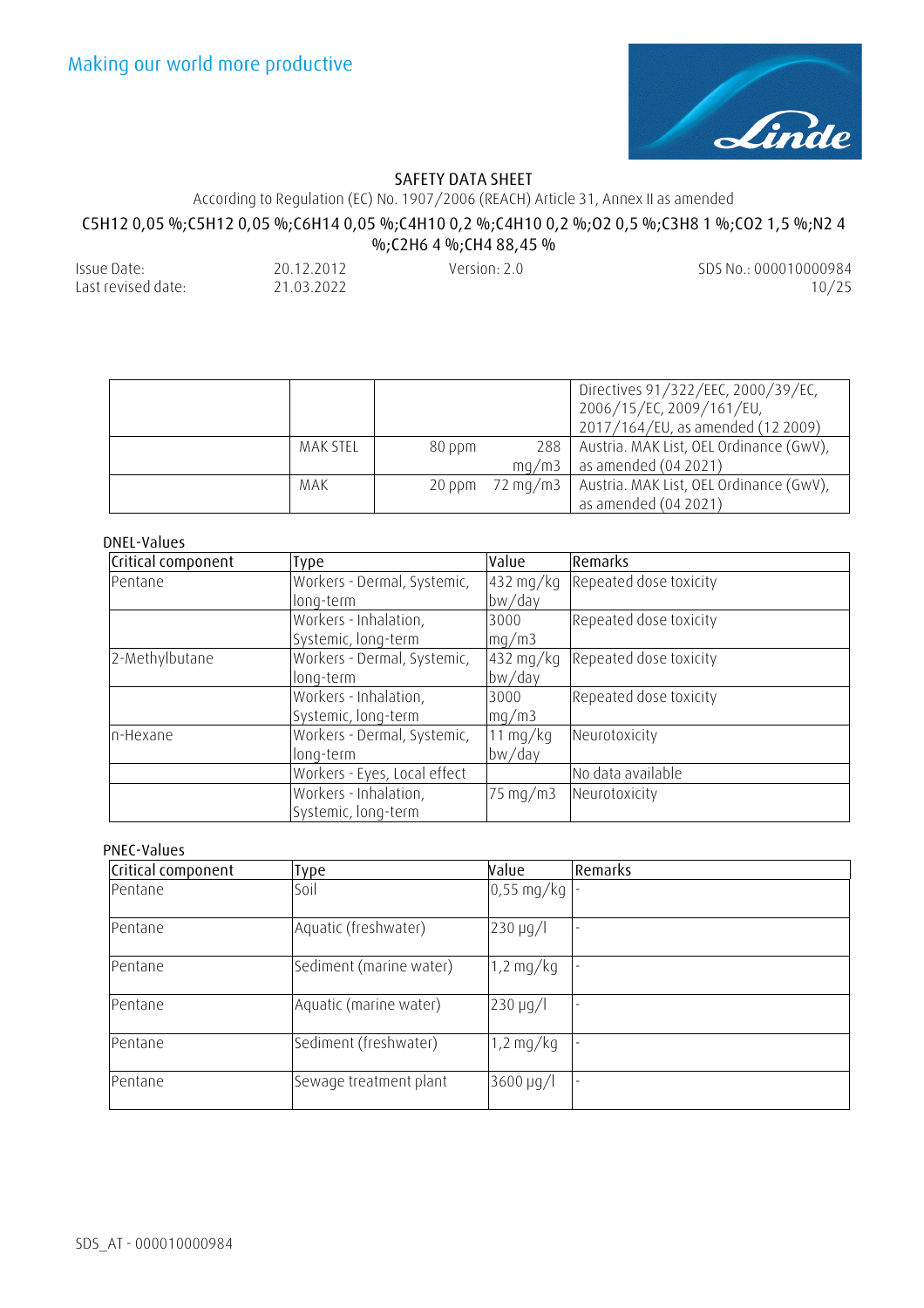

According to Regulation (EC) No. 1907/2006 (REACH) Article 31, Annex II as amended

# **C5H12 0,05 %;C5H12 0,05 %;C6H14 0,05 %;C4H10 0,2 %;C4H10 0,2 %;O2 0,5 %;C3H8 1 %;CO2 1,5 %;N2 4**

| %;C2H6 4 %;CH4 88,45 % |            |              |                       |
|------------------------|------------|--------------|-----------------------|
| Issue Date:            | 20.12.2012 | Version: 2.0 | SDS No.: 000010000984 |
| Last revised date:     | 21.03.2022 |              | 11/25                 |

| 8.2 Exposure controls                |                                                                                                                                                                                                                                                                                                                                                                                                                                                                                                                                                                                                                                                                                                                     |
|--------------------------------------|---------------------------------------------------------------------------------------------------------------------------------------------------------------------------------------------------------------------------------------------------------------------------------------------------------------------------------------------------------------------------------------------------------------------------------------------------------------------------------------------------------------------------------------------------------------------------------------------------------------------------------------------------------------------------------------------------------------------|
| Appropriate engineering<br>controls: | Consider a work permit system e.g. for maintenance activities. Ensure adequate<br>air ventilation. Provide adequate general and local exhaust ventilation. Keep<br>concentrations well below lower explosion limits. Gas detectors should be used<br>when quantities of flammable gases or vapours may be released. Provide<br>adequate ventilation, including appropriate local extraction, to ensure that the<br>defined occupational exposure limit is not exceeded. Systems under pressure<br>should be regularly checked for leakages. Product to be handled in a closed<br>system. Only use permanent leak tight installations (e.g. welded pipes). Take<br>precautionary measures against static discharges. |
|                                      | Individual protection measures, such as personal protective equipment                                                                                                                                                                                                                                                                                                                                                                                                                                                                                                                                                                                                                                               |
| General information:                 | A risk assessment should be conducted and documented in each work area to<br>assess the risks related to the use of the product and to select the PPE that<br>matches the relevant risk. The following recommendations should be considered.<br>Keep self contained breathing apparatus readily available for emergency use.<br>Personal protective equipment for the body should be selected based on the task<br>being performed and the risks involved. Refer to local regulations for restriction of<br>emissions to the atmosphere. See section 13 for specific methods for waste gas<br>treatment. Do not eat, drink or smoke when using the product.                                                         |
| Eye/face protection:                 | Wear eye protection to EN 166 when using gases.<br>Guideline: EN 166 Personal Eye Protection.                                                                                                                                                                                                                                                                                                                                                                                                                                                                                                                                                                                                                       |
| Skin protection<br>Hand Protection:  | Guideline: EN 388 Protective gloves against mechanical risks.<br>Additional Information: Wear working gloves while handling containers                                                                                                                                                                                                                                                                                                                                                                                                                                                                                                                                                                              |
| Body protection:                     | Wear fire resistant or flame retardant clothing.<br>Guideline: ISO/TR 2801:2007 Clothing for protection against heat and flame --<br>General recommendations for selection, care and use of protective clothing.                                                                                                                                                                                                                                                                                                                                                                                                                                                                                                    |
| Other:                               | Wear safety shoes while handling containers<br>Guideline: ISO 20345 Personal protective equipment - Safety footwear.                                                                                                                                                                                                                                                                                                                                                                                                                                                                                                                                                                                                |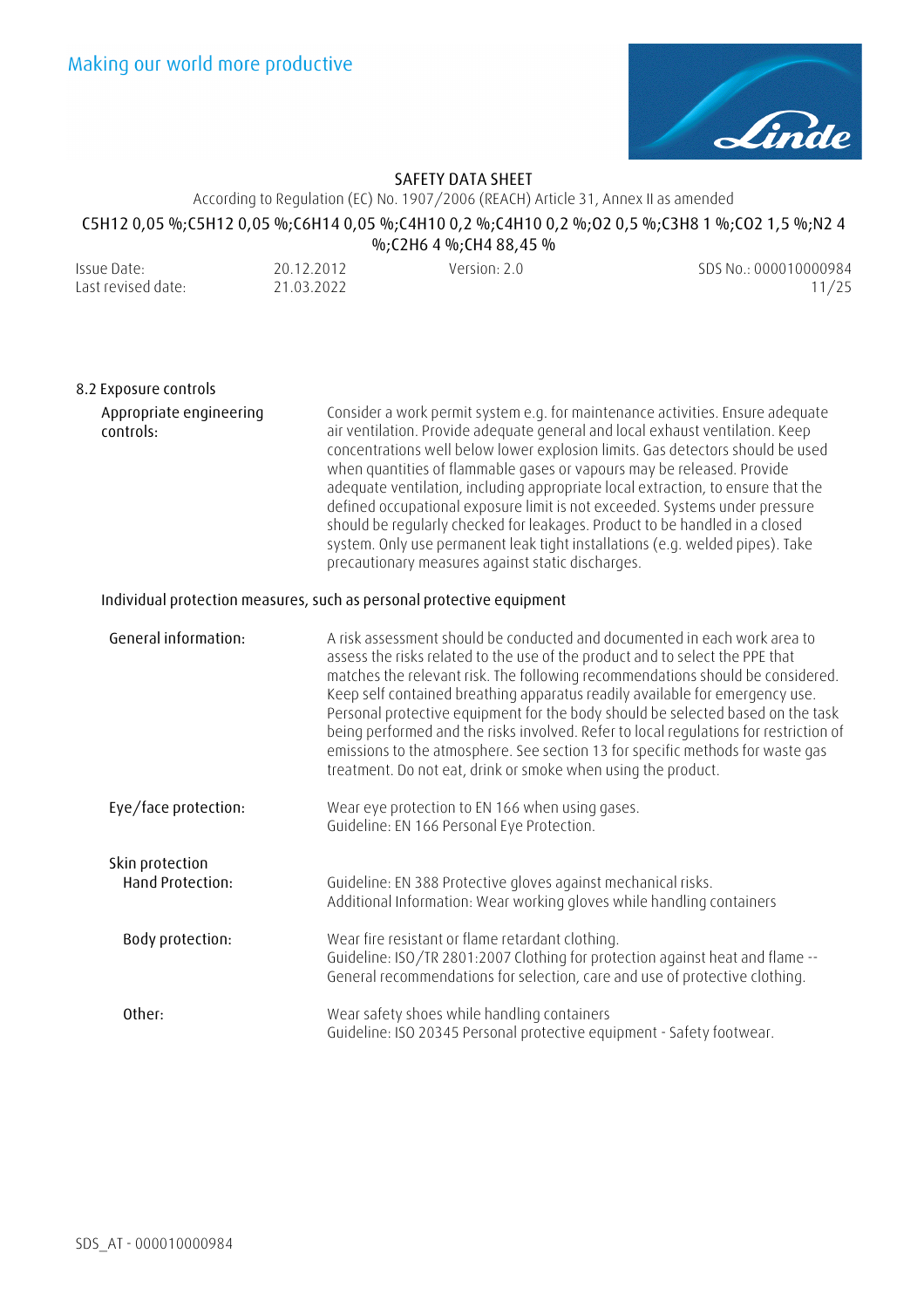

According to Regulation (EC) No. 1907/2006 (REACH) Article 31, Annex II as amended

# **C5H12 0,05 %;C5H12 0,05 %;C6H14 0,05 %;C4H10 0,2 %;C4H10 0,2 %;O2 0,5 %;C3H8 1 %;CO2 1,5 %;N2 4**

**%;C2H6 4 %;CH4 88,45 %** 

| Issue Date:        | 20.12.2012 | Version: 2.0 | SDS No.: 000010000984 |
|--------------------|------------|--------------|-----------------------|
| Last revised date: | 21.03.2022 |              | 12/25                 |

| <b>Respiratory Protection:</b>      | When allowed by a risk assessment Respiratory Protective Equipment (RPE) may<br>be used The selection of the Respiratory Protective Device (RPD) must be based<br>on known or anticipated exposure levels, the hazards of the product and the safe<br>working limits of the selected RPD. Self-contained breathing apparatus (SCBA) or<br>positive pressure airline with mask are to be used in oxygen-deficient<br>atmospheres<br>Guideline: EN 137 Respiratory protective devices - Self-contained open-circuit<br>compressed air breathing apparatus with full face mask - Requirements, testing,<br>marking. |
|-------------------------------------|------------------------------------------------------------------------------------------------------------------------------------------------------------------------------------------------------------------------------------------------------------------------------------------------------------------------------------------------------------------------------------------------------------------------------------------------------------------------------------------------------------------------------------------------------------------------------------------------------------------|
| Thermal hazards:                    | No precautionary measures are necessary.                                                                                                                                                                                                                                                                                                                                                                                                                                                                                                                                                                         |
| Hygiene measures:                   | Specific risk management measures are not required beyond good industrial<br>hygiene and safety procedures. Do not eat, drink or smoke when using the<br>product.                                                                                                                                                                                                                                                                                                                                                                                                                                                |
| Environmental exposure<br>controls: | For waste disposal, see section 13 of the SDS.                                                                                                                                                                                                                                                                                                                                                                                                                                                                                                                                                                   |

### **SECTION 9: Physical and chemical properties**

## **9.1 Information on basic physical and chemical properties**

| Physical state: | Gas                                                                                                                                                                                                          |
|-----------------|--------------------------------------------------------------------------------------------------------------------------------------------------------------------------------------------------------------|
| Form:           | Compressed gas                                                                                                                                                                                               |
| Color:          | C6H14: Colorless<br>C4H10: Colorless<br>C3H8: Colorless<br>C2H6: Colorless<br>CH4: Colorless<br>02: Colorless<br>CO2: Colorless<br>N2: Colorless<br>C5H12: Colorless<br>C5H12: Colorless<br>C4H10: Colorless |
| Odor:           | C6H14: Gasoline-like odor<br>02: Odorless<br>N2: Odorless gas<br>C5H12: Gasoline-like odor<br>C4H10: Gasoline-like or natural gas odor<br>C4H10: Gasoline-like or natural gas odor<br>C3H8: Odorless         |

**Appearance**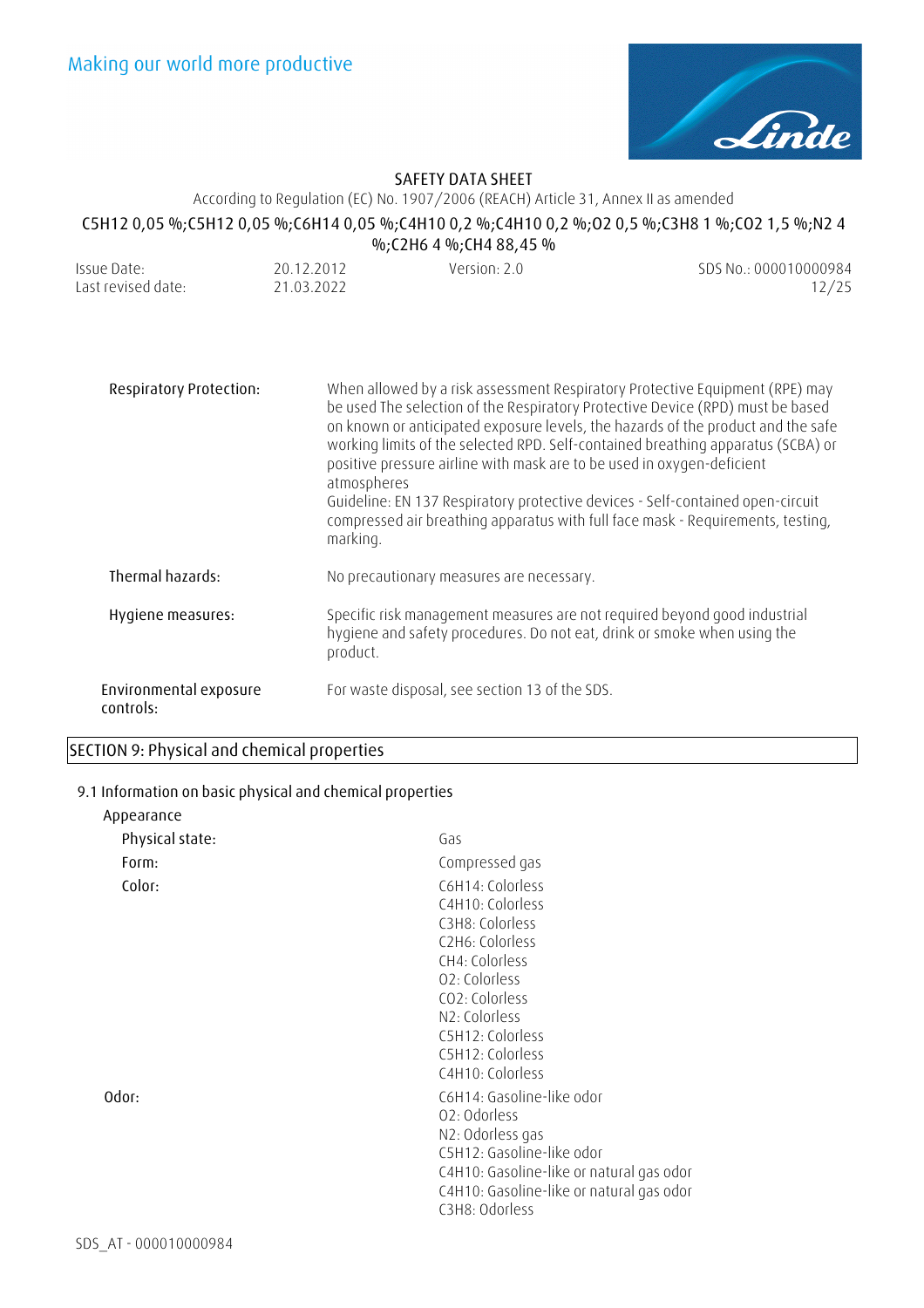

According to Regulation (EC) No. 1907/2006 (REACH) Article 31, Annex II as amended

### **C5H12 0,05 %;C5H12 0,05 %;C6H14 0,05 %;C4H10 0,2 %;C4H10 0,2 %;O2 0,5 %;C3H8 1 %;CO2 1,5 %;N2 4**

**%;C2H6 4 %;CH4 88,45 %**  Issue Date: Last revised date: 20.12.2012 21.03.2022 Version: 2.0 SDS No.: 000010000984 13/25

|                                            | CO2: Odorless<br>C2H6: Odorless                                |
|--------------------------------------------|----------------------------------------------------------------|
|                                            | CH4: Odorless                                                  |
|                                            | C5H12: Faint                                                   |
| Odor Threshold:                            | Odor threshold is subjective and is inadequate to warn of over |
|                                            | exposure.                                                      |
| pH:                                        | Not applicable.                                                |
| Melting Point:                             | No data available.                                             |
| <b>Boiling Point:</b>                      | No data available.                                             |
| <b>Sublimation Point:</b>                  | Not applicable.                                                |
| Critical Temp. (°C):                       | No data available.                                             |
| Flash Point:                               | Not applicable to gases and gas mixtures.                      |
| <b>Evaporation Rate:</b>                   | Not applicable to gases and gas mixtures.                      |
| Flammability (solid, gas):                 | Flammable Gas                                                  |
| Flammability Limit - Upper (%):            | Not applicable.                                                |
| Flammability Limit - Lower (%):            | Not applicable.                                                |
| Vapor pressure:                            | No reliable data available.                                    |
| Vapor density (air=1):                     | 0,64 (calculated) $(15 °C)$                                    |
| Relative density:                          | No data available.                                             |
| Solubility(ies)                            |                                                                |
| Solubility in Water:                       | No data available.                                             |
| Partition coefficient (n-octanol/water):   | Not known.                                                     |
| Autoignition Temperature:                  | Not applicable.                                                |
| Decomposition Temperature:                 | Not known.                                                     |
| Viscosity                                  |                                                                |
| Kinematic viscosity:                       | No data available.                                             |
| Dynamic viscosity:                         | No data available.                                             |
| <b>Explosive properties:</b>               | Not applicable.                                                |
| Oxidizing properties:                      | Not applicable.                                                |
| 9.2 Other information:                     | None.                                                          |
| <b>ECTION 10: Stability and reactivity</b> |                                                                |
|                                            |                                                                |

### **SECTION 10: Stability and reactivity**

**10.1 Reactivity:** No reactivity hazard other than the effects described in sub-section below.

**10.2 Chemical Stability:** Stable under normal conditions.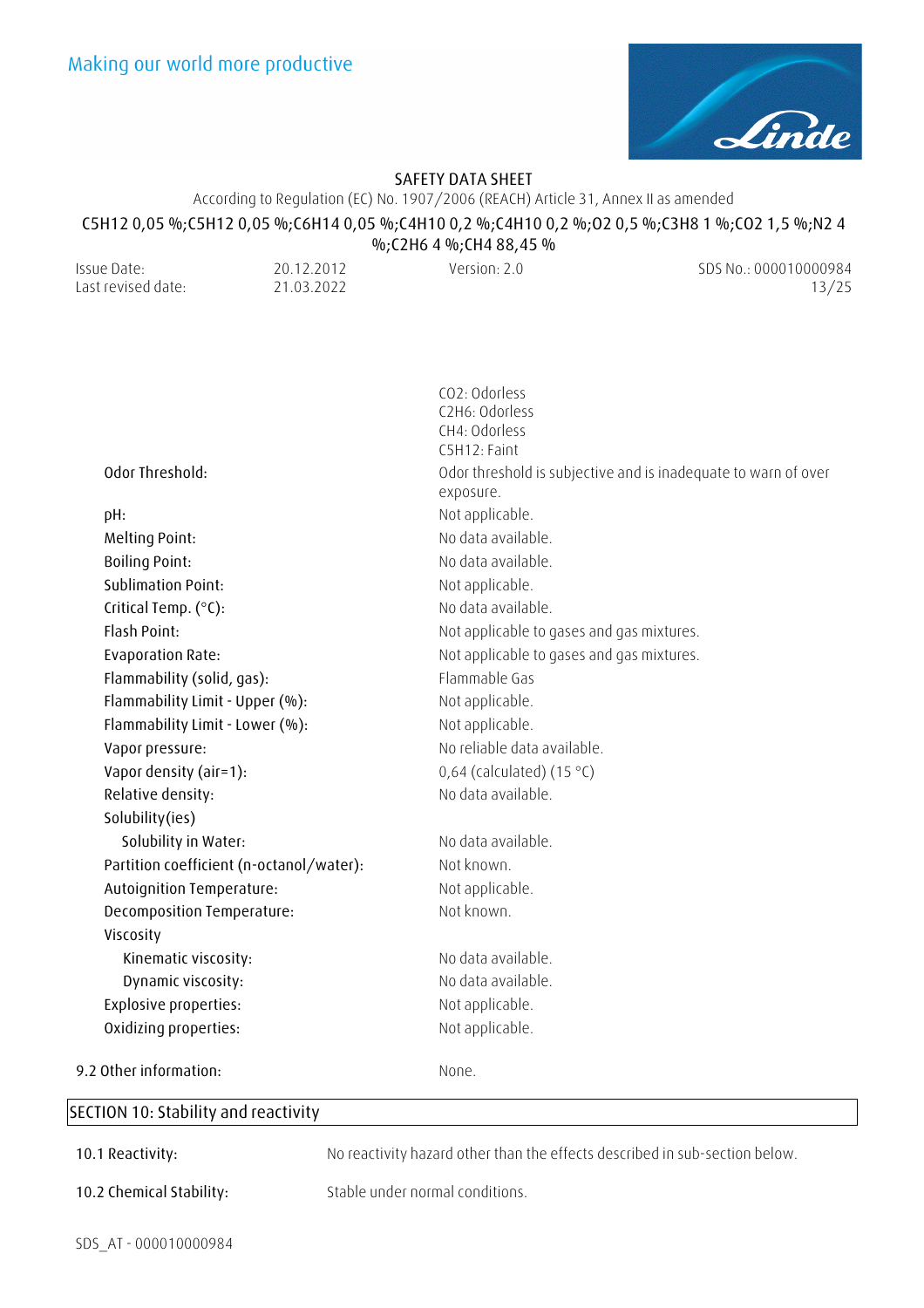

# According to Regulation (EC) No. 1907/2006 (REACH) Article 31, Annex II as amended **C5H12 0,05 %;C5H12 0,05 %;C6H14 0,05 %;C4H10 0,2 %;C4H10 0,2 %;O2 0,5 %;C3H8 1 %;CO2 1,5 %;N2 4**

| %;C2H6 4 %;CH4 88,45 % |            |              |                       |
|------------------------|------------|--------------|-----------------------|
| Issue Date:            | 20.12.2012 | Version: 2.0 | SDS No.: 000010000984 |
| Last revised date: .   | 21.03.2022 |              | 14/25                 |

| 10.3 Possibility of hazardous | Can form a potentially explosive atmosphere in air. May react violently with                      |
|-------------------------------|---------------------------------------------------------------------------------------------------|
| reactions:                    | oxidants                                                                                          |
| 10.4 Conditions to avoid:     | Keep away from heat, hot surfaces, sparks, open flames and other ignition<br>sources. No smoking. |
| 10.5 Incompatible Materials:  | Air and oxidizers. For material compatibility see latest version of ISO-11114.                    |
| 10.6 Hazardous Decomposition  | Under normal conditions of storage and use, hazardous decomposition products                      |
| Products:                     | should not be produced.                                                                           |

# **SECTION 11: Toxicological information**

| General information:                                                                                  | None.                                                                                                             |
|-------------------------------------------------------------------------------------------------------|-------------------------------------------------------------------------------------------------------------------|
| 11.1 Information on toxicological effects                                                             |                                                                                                                   |
| Acute toxicity - Oral<br>Product<br>Based on available data, the classification criteria are not met. |                                                                                                                   |
| Component Information<br>Pentane                                                                      | LD 50 (Rat): > 2.000 mg/kg Remarks: Experimental result, Key study                                                |
| 2-Methylbutane                                                                                        | LD 50 (Rat): > 2.000 mg/kg Remarks: Read-across based on grouping of<br>substances (category approach), Key study |
| n-Hexane                                                                                              | LD 50 (Rat): 16 $g/kg$                                                                                            |
| Acute toxicity - Dermal<br>Product                                                                    | Based on available data, the classification criteria are not met.                                                 |
| Component Information<br>n-Hexane                                                                     | LD 50 (Rabbit): > 2.000 mg/kg Remarks: Experimental result, Supporting study                                      |
| Acute toxicity - Inhalation<br>Product                                                                | Based on available data, the classification criteria are not met.                                                 |
| Component Information<br>Pentane                                                                      | LC 50 (Rat, 4 h): > 25,3 mg/l Remarks: Vapor Read-across based on grouping of                                     |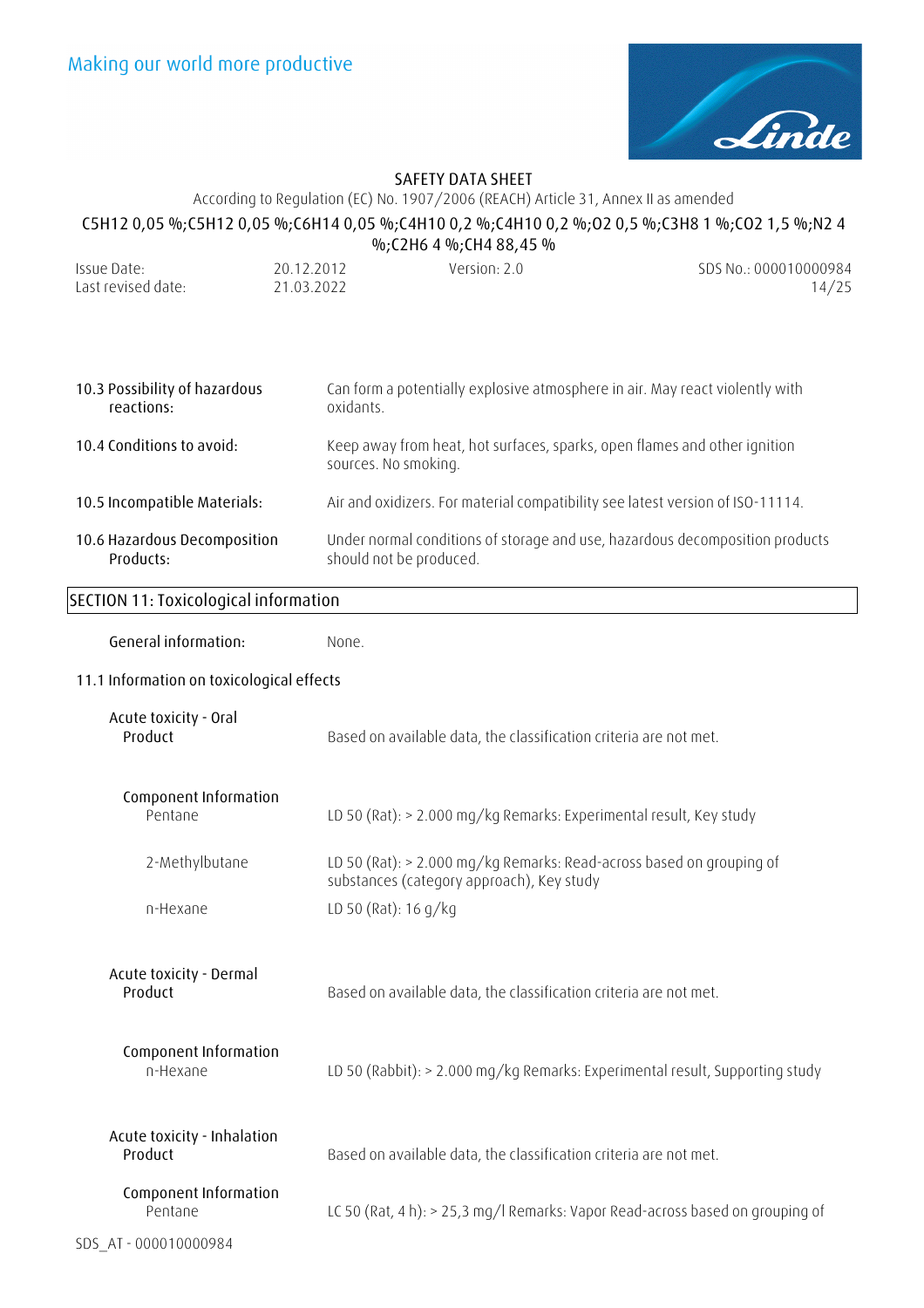

# According to Regulation (EC) No. 1907/2006 (REACH) Article 31, Annex II as amended

# **C5H12 0,05 %;C5H12 0,05 %;C6H14 0,05 %;C4H10 0,2 %;C4H10 0,2 %;O2 0,5 %;C3H8 1 %;CO2 1,5 %;N2 4 %;C2H6 4 %;CH4 88,45 %**

| Issue Date:        | 20.12.2012 | Version: 2.0 | SDS No.: 000010000984 |
|--------------------|------------|--------------|-----------------------|
| Last revised date: | 21.03.2022 |              | 15/25                 |

|                                                            | substances (category approach), Key study                                                                                                                     |
|------------------------------------------------------------|---------------------------------------------------------------------------------------------------------------------------------------------------------------|
| n-Hexane                                                   | LC 50 (Rat, 4 h): 73860 ppm Remarks: Vapor Read-across based on grouping of<br>substances (category approach), Key study                                      |
| Butane                                                     | LC 50 (Rat, 10 min): > 800000 ppm Remarks: Inhalation Experimental result, Key<br>study                                                                       |
| Isobutane                                                  | LC 50 (Rat, 10 min): > 800000 ppm Remarks: Inhalation Experimental result, Key<br>study                                                                       |
| Ethane                                                     | LC 50 (Rat, 10 min): > 800000 ppm Remarks: Inhalation Experimental result, Key<br>study                                                                       |
| methane                                                    | LC 50 (Rat, 10 min): > 800000 ppm Remarks: Inhalation Experimental result, Key<br>study                                                                       |
| Repeated dose toxicity<br>Component Information<br>Pentane | NOAEL (Rat, Inhalation): 30 mg/l Inhalation Read-across based on grouping of                                                                                  |
|                                                            | substances (category approach), Key study                                                                                                                     |
| 2-Methylbutane                                             | NOAEL (Rat(Female, Male), Inhalation, 13 Weeks): > 2.220 ppm(m) Inhalation<br>Experimental result, Key study                                                  |
| <b>Butane</b>                                              | NOAEL (Rat(Female, Male), Inhalation, 13 Weeks): 10.000 ppm(m) Inhalation<br>Read-across based on grouping of substances (category approach), Key study       |
| Isobutane                                                  | NOAEL (Rat(Female, Male), Inhalation, 13 Weeks): 10.000 ppm(m) Inhalation<br>Read-across based on grouping of substances (category approach), Key study       |
| Propane                                                    | LOAEL (Rat(Female, Male), Inhalation): 21.641 mg/m3 Inhalation Experimental<br>result, Key study                                                              |
| Ethane                                                     | NOAEL (Rat(Female, Male), Inhalation, >= 28 d): 4.000 ppm(m) Inhalation<br>Experimental result, Key study<br>NOAEC (Rat, Inhalation): 19678 mg/m <sup>3</sup> |
| methane                                                    | NOAEL (Rat(Female, Male), Inhalation, 13 Weeks): 10.000 ppm(m) Inhalation<br>Read-across based on grouping of substances (category approach), Key study       |
| Skin Corrosion/Irritation<br>Product                       | Based on available data, the classification criteria are not met.                                                                                             |
| Component Information<br>Pentane                           | in vivo (Rabbit): Not classified as an Irritant Experimental result, Key study                                                                                |
| 2-Methylbutane                                             | in vivo (Rabbit): Not classified as an Irritant Read-across based on grouping of<br>substances (category approach), Key study                                 |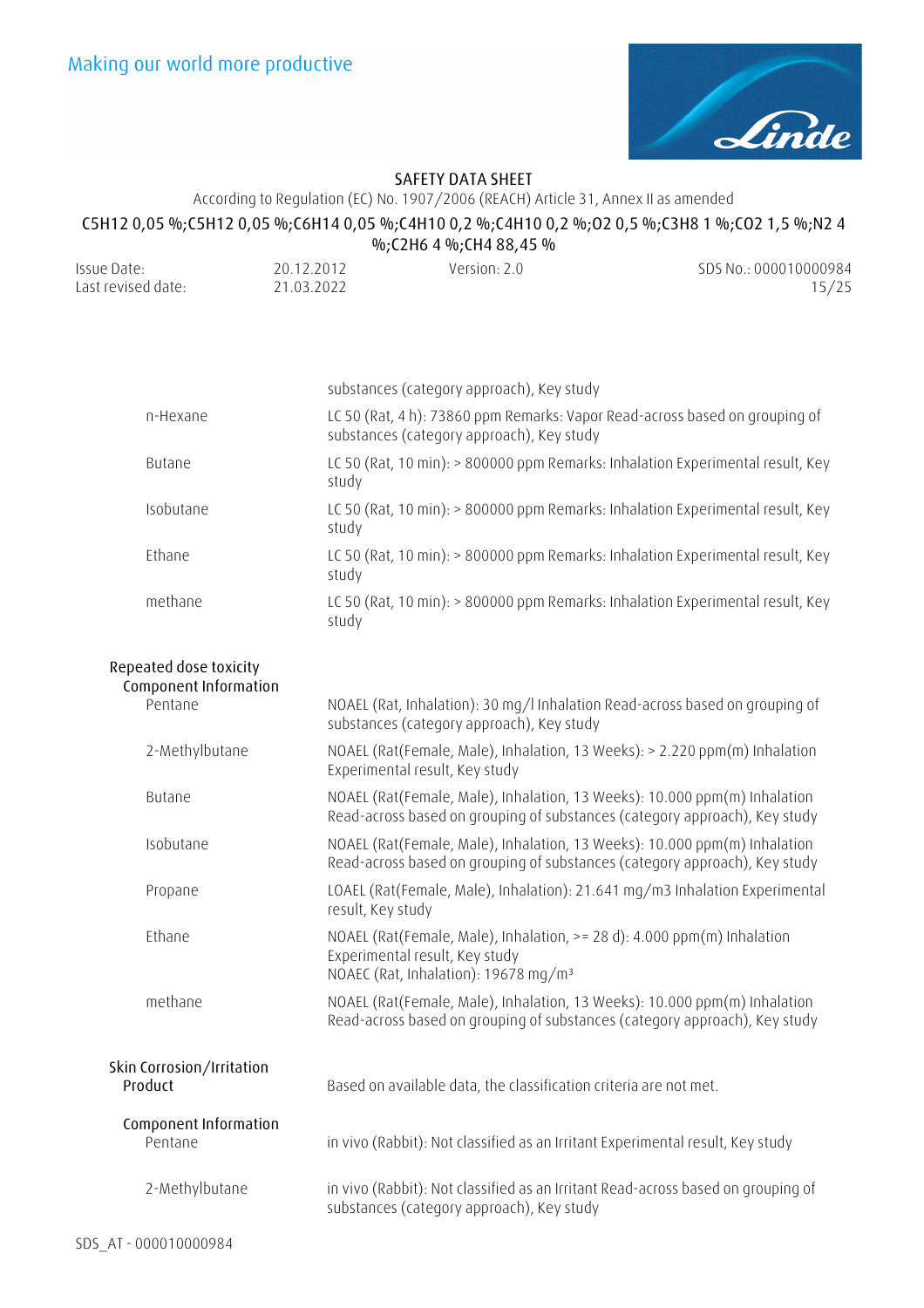

# According to Regulation (EC) No. 1907/2006 (REACH) Article 31, Annex II as amended **C5H12 0,05 %;C5H12 0,05 %;C6H14 0,05 %;C4H10 0,2 %;C4H10 0,2 %;O2 0,5 %;C3H8 1 %;CO2 1,5 %;N2 4**

|                    |            | %;C2H6 4 %;CH4 88,45 % |                       |
|--------------------|------------|------------------------|-----------------------|
| Issue Date:        | 20.12.2012 | Version: 2.0           | SDS No.: 000010000984 |
| Last revised date: | 21.03.2022 |                        | 16/25                 |

| Serious Eye Damage/Eye Irritation<br>Product                          | Based on available data, the classification criteria are not met.                                                                                                    |  |
|-----------------------------------------------------------------------|----------------------------------------------------------------------------------------------------------------------------------------------------------------------|--|
| Component Information<br>Pentane                                      | in vivo (Rabbit, 48 hrs): Not irritatingOECD GHS                                                                                                                     |  |
| 2-Methylbutane                                                        | in vivo (Rabbit, 24 hrs): Not irritatingOECD GHS                                                                                                                     |  |
| n-Hexane                                                              | in vivo (Rabbit, 24 - 72 hrs): Not irritatingEU                                                                                                                      |  |
| Respiratory or Skin Sensitization<br>Product<br>Component Information | Based on available data, the classification criteria are not met.                                                                                                    |  |
| Germ Cell Mutagenicity<br>Product                                     | Based on available data, the classification criteria are not met.                                                                                                    |  |
| In vitro<br>Component Information<br>Ethane<br>methane                | Ames test in vitro: (OECD Guideline 471 (Bacterial Reverse Mutation Test)):<br>Negative.<br>Chromosome aberration (OECD Guideline 473 (In Vitro Mammalian Chromosome |  |
|                                                                       | Aberration Test)): Negative.                                                                                                                                         |  |
| In vivo<br>Component Information<br>Ethane                            | Drosophila Sex-Linked Recessive Lethal Assay (SLRL) test: Negative.                                                                                                  |  |
| methane                                                               | Drosophila Sex-Linked Recessive Lethal Assay (SLRL) test: Negative.                                                                                                  |  |
| Carcinogenicity<br>Product                                            | Based on available data, the classification criteria are not met.                                                                                                    |  |
| Reproductive toxicity<br>Product                                      | Based on available data, the classification criteria are not met.                                                                                                    |  |
|                                                                       |                                                                                                                                                                      |  |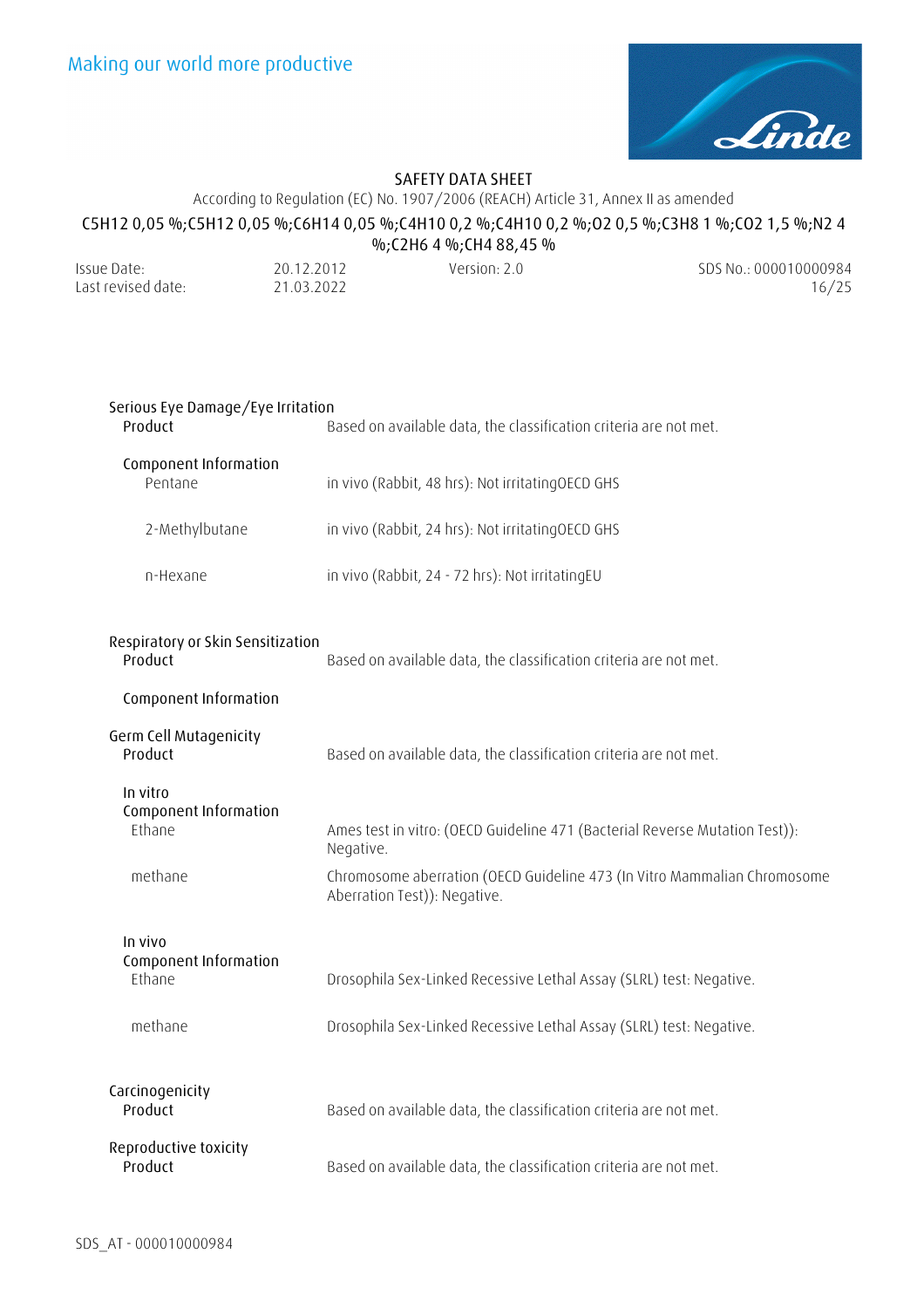

According to Regulation (EC) No. 1907/2006 (REACH) Article 31, Annex II as amended

### **C5H12 0,05 %;C5H12 0,05 %;C6H14 0,05 %;C4H10 0,2 %;C4H10 0,2 %;O2 0,5 %;C3H8 1 %;CO2 1,5 %;N2 4**

**%;C2H6 4 %;CH4 88,45 %**  Issue Date: Last revised date: 20.12.2012 21.03.2022 Version: 2.0 SDS No.: 000010000984 17/25 **Reproductive toxicity (Fertility) Component Information**  n-Hexane LC50: 5.000 ppm methane Gestation: Rat Inhalation (OECD Guideline 422 (Combined Repeated Dose Toxicity Study with the Reproduction / Developmental Toxicity Screening Test)) NOAEC: 9.000 ppm Fertility: Rat Inhalation (OECD Guideline 422 (Combined Repeated Dose Toxicity Study with the Reproduction / Developmental Toxicity Screening Test)) NOAEC: 3.000 ppm **Developmental toxicity (Teratogenicity) Component Information**  methane Rat Inhalation (OECD Guideline 422 (Combined Repeated Dose Toxicity Study with the Reproduction / Developmental Toxicity Screening Test)) NOAEC: 9.000 ppm **Specific Target Organ Toxicity - Single Exposure Product** Based on available data, the classification criteria are not met. **Component Information Specific Target Organ Toxicity - Repeated Exposure Product** Based on available data, the classification criteria are not met. **Aspiration Hazard Product** Not applicable to gases and gas mixtures.. **SECTION 12: Ecological information**

#### **12.1 Toxicity**

| Acute toxicity<br>Product                                 | No ecological damage caused by this product.                                          |
|-----------------------------------------------------------|---------------------------------------------------------------------------------------|
| Acute toxicity - Fish<br>Component Information<br>Pentane | LL 50 (Oncorhynchus mykiss, 96 h): 27,55 mg/l (QSAR) Remarks: QSAR QSAR, Key<br>study |
| 2-Methylbutane                                            | LL 50 (Oncorhynchus mykiss, 96 h): 34,05 mg/l (QSAR) Remarks: QSAR QSAR, Key<br>study |
| n-Hexane                                                  | LL 50 (Oncorhynchus mykiss, 96 h): 12,51 mg/l (QSAR) Remarks: QSAR QSAR, Key          |
| SDS AT-000010000984                                       |                                                                                       |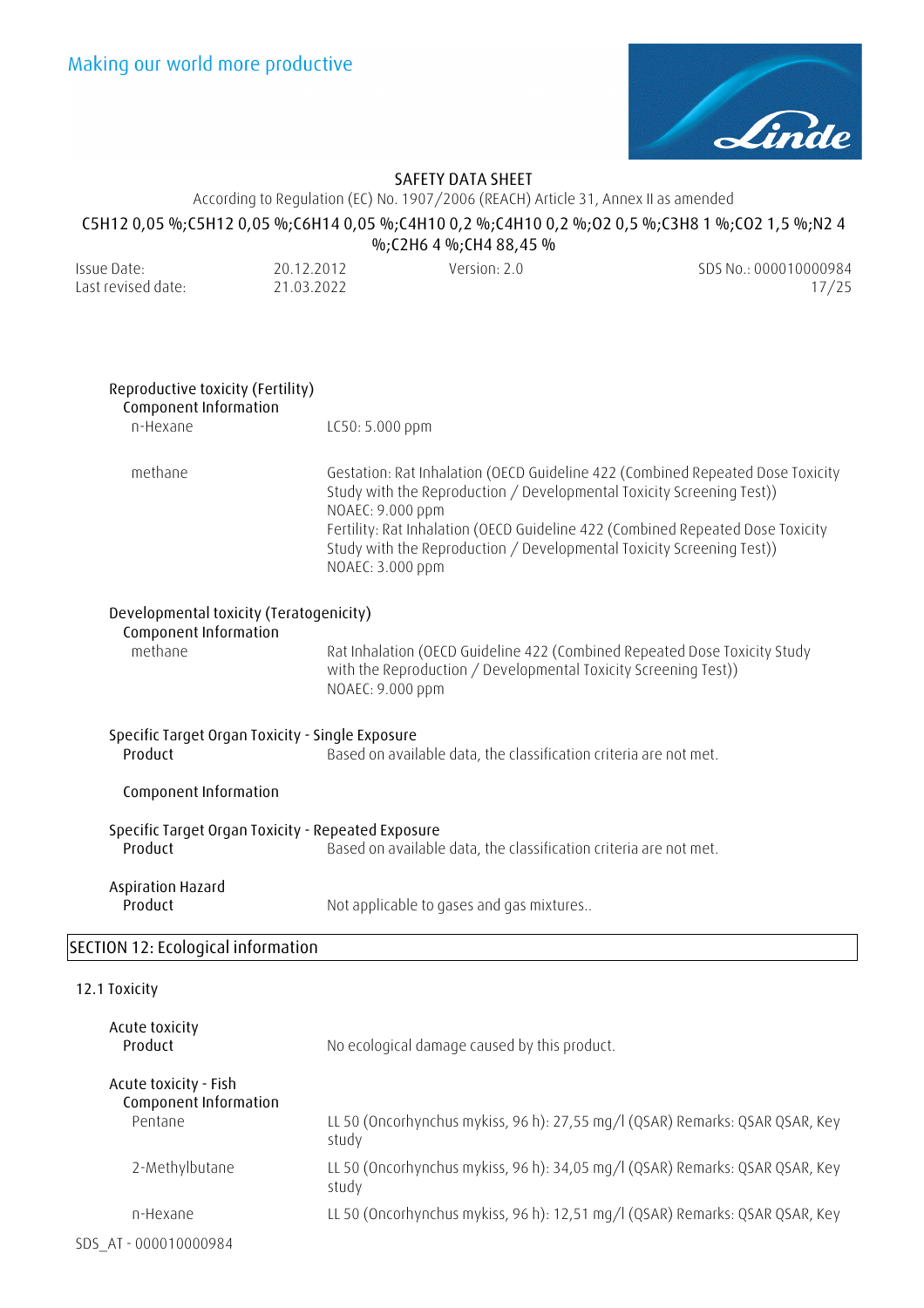

# According to Regulation (EC) No. 1907/2006 (REACH) Article 31, Annex II as amended **C5H12 0,05 %;C5H12 0,05 %;C6H14 0,05 %;C4H10 0,2 %;C4H10 0,2 %;O2 0,5 %;C3H8 1 %;CO2 1,5 %;N2 4 %;C2H6 4 %;CH4 88,45 %**

| Issue Date:        | 20.12.2012 | Version: $2.0$ | SDS No.: 000010000984 |
|--------------------|------------|----------------|-----------------------|
| Last revised date: | 21.03.2022 |                | 18/25                 |

|               | study                                                                   |
|---------------|-------------------------------------------------------------------------|
| <b>Butane</b> | LC 50 (Various, 96 h): 24,11 mg/l (QSAR) Remarks: QSAR QSAR, Key study  |
| Isobutane     | LC 50 (Various, 96 h): 24,11 mg/l (QSAR) Remarks: QSAR QSAR, Key study  |
| Propane       | LC 50 (Various, 96 h): 49,9 mg/l (QSAR) Remarks: QSAR QSAR, Key study   |
| Ethane        | LC 50 (Various, 96 h): 147,54 mg/l (QSAR) Remarks: QSAR QSAR, Key study |
| methane       | LC 50 (Various, 96 h): 49,9 mg/l (QSAR) Remarks: QSAR QSAR, Key study   |

| Acute toxicity - Aquatic Invertebrates |                                                                                                                                                  |  |
|----------------------------------------|--------------------------------------------------------------------------------------------------------------------------------------------------|--|
| Component Information<br>Pentane       | EC 50 (Daphnia magna, 48 h): 48,11 mg/l (QSAR) Remarks: QSAR QSAR, Key study                                                                     |  |
| 2-Methylbutane                         | EC 50 (Daphnia magna, 48 h): 59,44 mg/l (QSAR) Remarks: QSAR QSAR, Key study                                                                     |  |
| n-Hexane                               | EC 50 (Daphnia magna, 48 h): 21,85 mg/l (QSAR) Remarks: QSAR QSAR, Key study<br>LC 50 (Water flea (Daphnia magna), 48 h): 45 mmol/m <sup>3</sup> |  |
| <b>Butane</b>                          | LC 50 (Daphnid, 48 h): 14,22 mg/l (QSAR) Remarks: QSAR QSAR, Key study                                                                           |  |
| Isobutane                              | LC 50 (Daphnid, 48 h): 14,22 mg/l (QSAR) Remarks: QSAR QSAR, Key study                                                                           |  |
| Propane                                | LC 50 (Daphnia sp., 48 h): 69,43 mg/l Remarks: QSAR QSAR, Key study                                                                              |  |
| Ethane                                 | LC 50 (Daphnid, 48 h): 16,33 mg/l (QSAR) Remarks: QSAR QSAR, Key study                                                                           |  |
| methane                                | LC 50 (Daphnia sp., 48 h): 69,43 mg/l Remarks: QSAR QSAR, Key study                                                                              |  |

# **Toxicity to microorganisms Component Information**

EC50 (Alga, 96 h): 16,5 mg/l

methane EC 50 (Alga, 96 h): 8,57 mg/l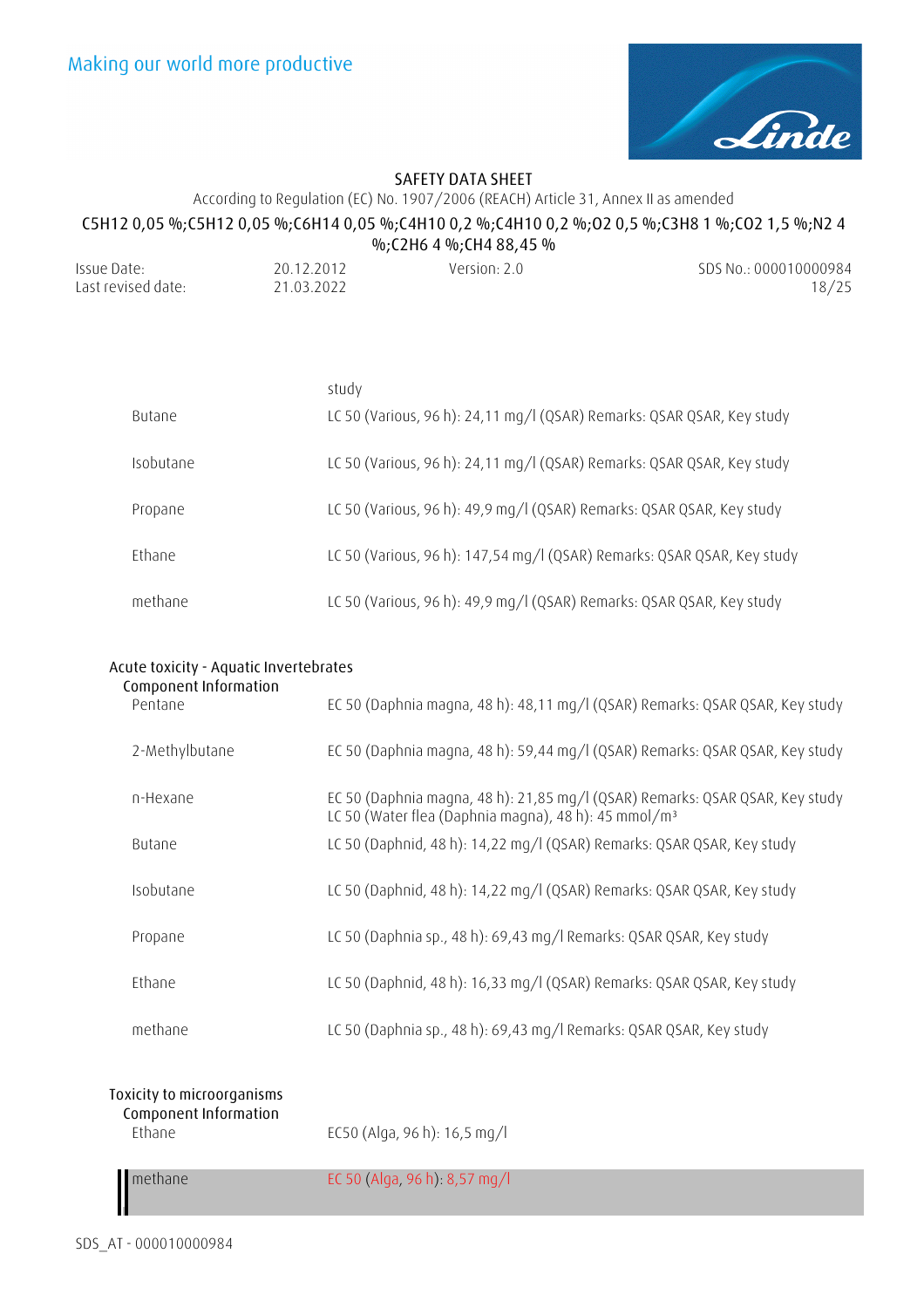

### According to Regulation (EC) No. 1907/2006 (REACH) Article 31, Annex II as amended

### **C5H12 0,05 %;C5H12 0,05 %;C6H14 0,05 %;C4H10 0,2 %;C4H10 0,2 %;O2 0,5 %;C3H8 1 %;CO2 1,5 %;N2 4**

|                                                                              |                          | %; C2H6 4 %; CH4 88, 45 %                                                                                                                                                                              |                                                                                  |
|------------------------------------------------------------------------------|--------------------------|--------------------------------------------------------------------------------------------------------------------------------------------------------------------------------------------------------|----------------------------------------------------------------------------------|
| Issue Date:<br>Last revised date:                                            | 20.12.2012<br>21.03.2022 | Version: 2.0                                                                                                                                                                                           | SDS No.: 000010000984<br>19/25                                                   |
| Chronic Toxicity - Aquatic Invertebrates<br>Component Information<br>Pentane |                          | NOAEL (Daphnia magna): 10,76 mg/l (QSAR) QSAR QSAR, Key study                                                                                                                                          |                                                                                  |
| <b>Toxicity to Aquatic Plants</b><br>Component Information<br>Pentane        |                          | EC 50 (Green algae (Selenastrum capricornutum), 72 h): 10,7 mg/l                                                                                                                                       |                                                                                  |
| 2-Methylbutane                                                               |                          | NOEC (Green algae (Selenastrum capricornutum), 72 h): 2,04 mg/l<br>NOEC (Algae (Pseudokirchneriella subcapitata), 72 h): 7,51 mg/l<br>EC 50 (Algae (Pseudokirchneriella subcapitata), 72 h): 10,7 mg/l |                                                                                  |
| Butane                                                                       |                          | LC50 (Alga, 72 h): 7,7 mg/l                                                                                                                                                                            |                                                                                  |
| 12.2 Persistence and Degradability<br>Product                                |                          | Not applicable to gases and gas mixtures                                                                                                                                                               |                                                                                  |
| Biodegradation<br>Component Information<br><b>Butane</b>                     |                          | 50 % (3 d) Detected in water. QSAR, Weight of Evidence study                                                                                                                                           |                                                                                  |
| Isobutane                                                                    |                          | 100 % (385,5 h) Detected in water. Experimental result, Key study                                                                                                                                      |                                                                                  |
| Propane                                                                      |                          | 100 % (385,5 h) Detected in water. Experimental result, Key study                                                                                                                                      |                                                                                  |
| methane                                                                      |                          | 50 % (3,19 d) Detected in water. QSAR, Weight of Evidence study                                                                                                                                        |                                                                                  |
| Photodegradation<br>Component Information<br>Pentane                         |                          | Non-significant photolysis                                                                                                                                                                             |                                                                                  |
| Stability in water<br>Component Information                                  |                          |                                                                                                                                                                                                        |                                                                                  |
| 12.3 Bioaccumulative potential<br>Product                                    |                          |                                                                                                                                                                                                        | The subject product is expected to biodegrade and is not expected to persist for |

long periods in an aquatic environment.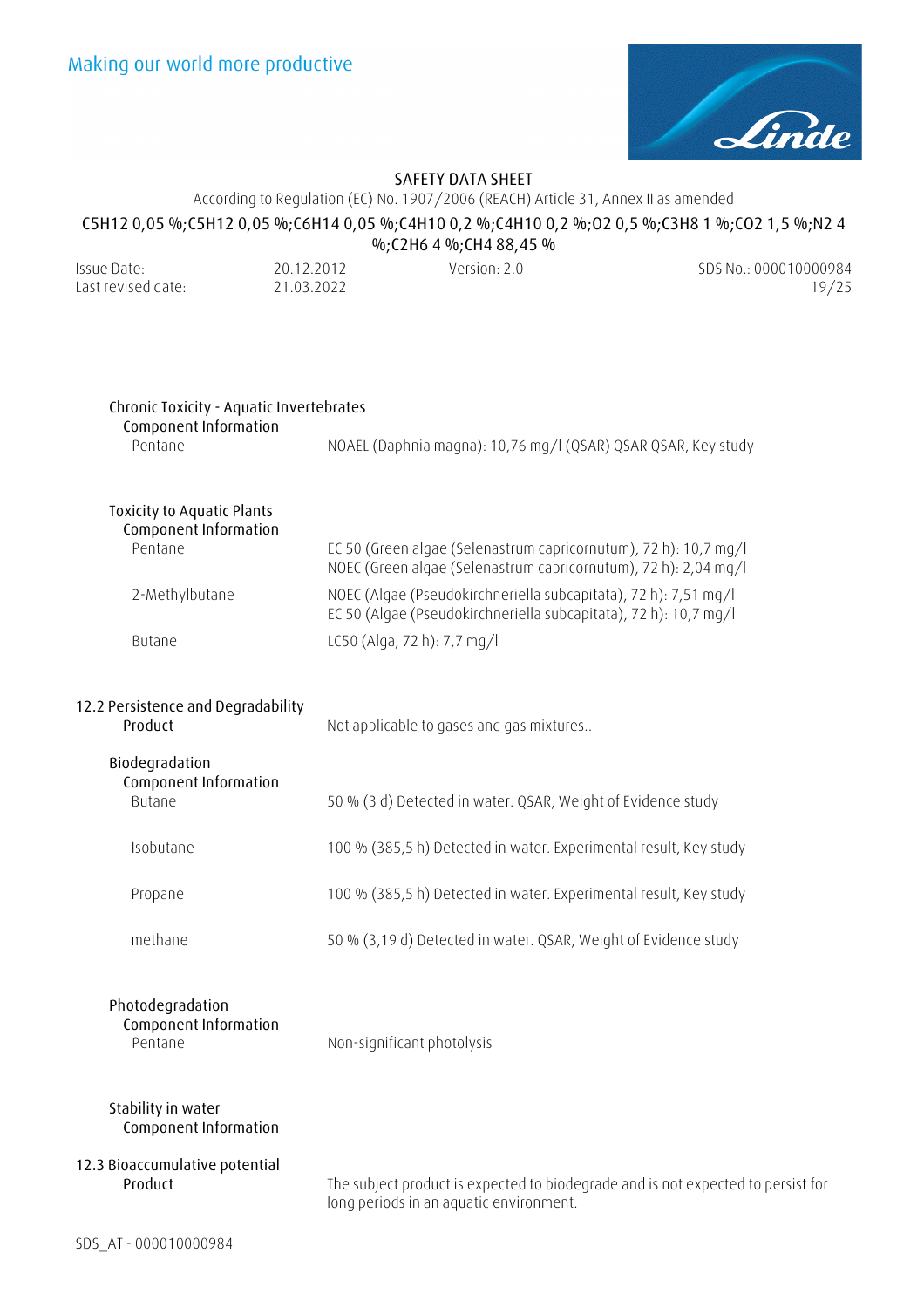

According to Regulation (EC) No. 1907/2006 (REACH) Article 31, Annex II as amended

## **C5H12 0,05 %;C5H12 0,05 %;C6H14 0,05 %;C4H10 0,2 %;C4H10 0,2 %;O2 0,5 %;C3H8 1 %;CO2 1,5 %;N2 4**

| %;C2H6 4 %;CH4 88,45 % |            |              |                       |
|------------------------|------------|--------------|-----------------------|
| Issue Date:            | 20.12.2012 | Version: 2.0 | SDS No.: 000010000984 |
| Last revised date:     | 21.03.2022 |              | 20/25                 |

| <b>Bioconcentration Factor (BCF)</b><br>Component Information |                                                                                                                                                                                                                                                                                                               |
|---------------------------------------------------------------|---------------------------------------------------------------------------------------------------------------------------------------------------------------------------------------------------------------------------------------------------------------------------------------------------------------|
| Pentane                                                       | Pimephales promelas, Bioconcentration Factor (BCF): 171 Aquatic sediment QSAR,<br>Key study                                                                                                                                                                                                                   |
| 2-Methylbutane                                                | Pimephales promelas, Bioconcentration Factor (BCF): 171 Aquatic sediment Read-<br>across based on grouping of substances (category approach), Key study                                                                                                                                                       |
| 12.4 Mobility in soil                                         |                                                                                                                                                                                                                                                                                                               |
| Product                                                       | Because of its high volatility, the product is unlikely to cause ground or water<br>pollution.                                                                                                                                                                                                                |
| Component Information                                         |                                                                                                                                                                                                                                                                                                               |
| 12.5 Results of PBT and vPvB<br>assessment<br>Product         | Not classified as PBT or vPvB.                                                                                                                                                                                                                                                                                |
| 12.6 Other adverse effects:                                   |                                                                                                                                                                                                                                                                                                               |
| <b>Global Warming Potential</b>                               | Global warming potential: 20,1                                                                                                                                                                                                                                                                                |
| <b>SECTION 13: Disposal considerations</b>                    |                                                                                                                                                                                                                                                                                                               |
| 13.1 Waste treatment methods                                  |                                                                                                                                                                                                                                                                                                               |
| General information:                                          | Do not discharge into any place where its accumulation could be dangerous.<br>Consult supplier for specific recommendations. Do not discharge into areas where<br>there is a risk of forming an explosive mixture with air. Waste gas should be flared<br>through a suitable burner with flash back arrestor. |
| Disposal methods:                                             | Refer to the EIGA code of practice (Doc.30 "Disposal of Gases", downloadable at<br>http://www.eiga.org) for more guidance on suitable disposal methods. Dispose<br>of container via supplier only. Discharge, treatment, or disposal may be subject to<br>national, state, or local laws.                     |

### **European Waste Codes Container:** 16 05 04\*: Gases in pressure containers (including halons) containing dangerous substances.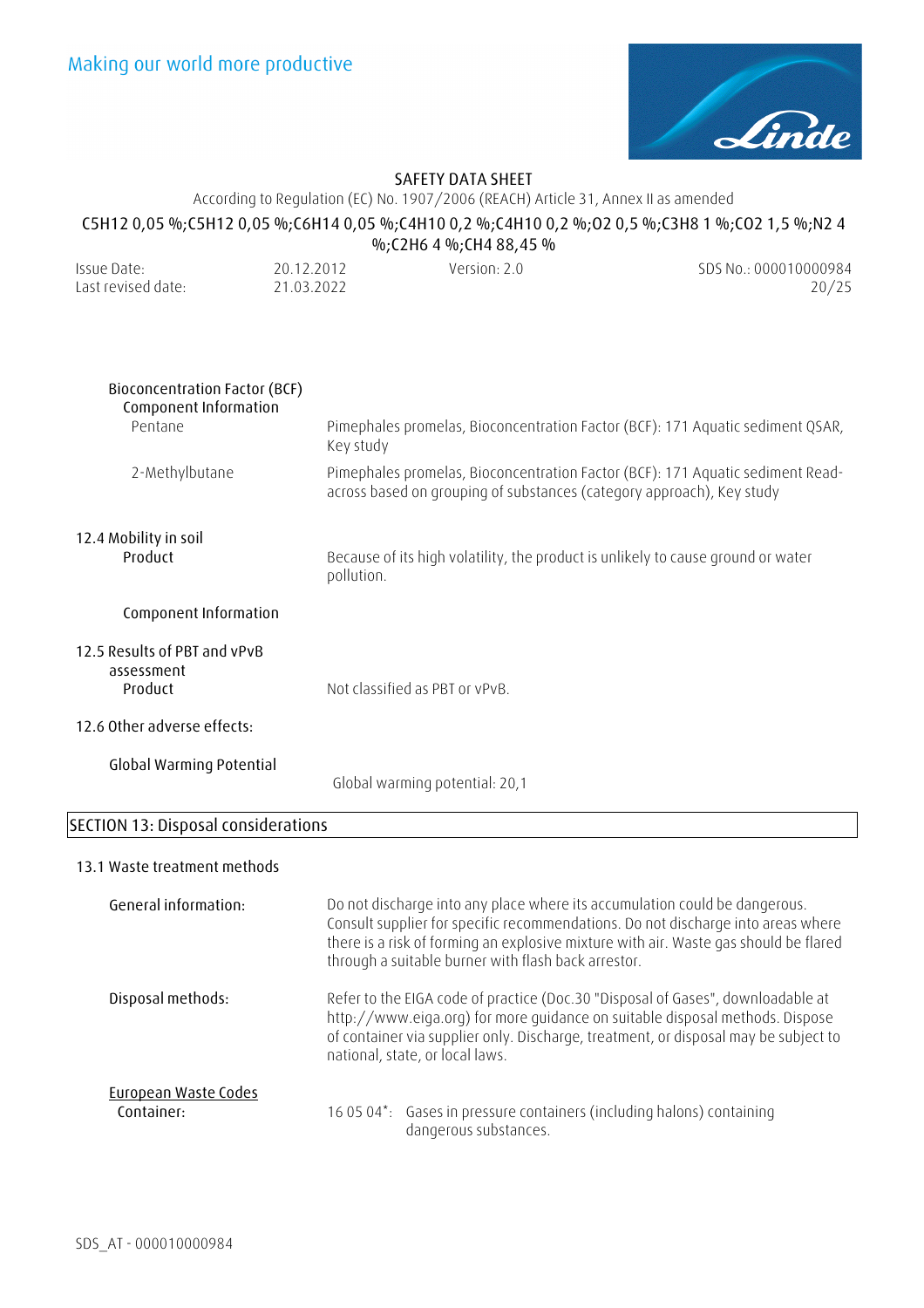

According to Regulation (EC) No. 1907/2006 (REACH) Article 31, Annex II as amended

## **C5H12 0,05 %;C5H12 0,05 %;C6H14 0,05 %;C4H10 0,2 %;C4H10 0,2 %;O2 0,5 %;C3H8 1 %;CO2 1,5 %;N2 4**

**%;C2H6 4 %;CH4 88,45 %**  Issue Date: Last revised date: 20.12.2012 21.03.2022 Version: 2.0 SDS No.: 000010000984 21/25

# **SECTION 14: Transport information**

| <b>ADR</b>  |                                                                                                                                     |                                                                                                   |
|-------------|-------------------------------------------------------------------------------------------------------------------------------------|---------------------------------------------------------------------------------------------------|
|             | 14.1 UN Number:<br>14.2 UN Proper Shipping Name:<br>14.3 Transport Hazard Class(es)                                                 | <b>UN 1954</b><br>COMPRESSED GAS, FLAMMABLE, N.O.S. (Methane, Hexane)                             |
|             | Class:<br>$Label(s)$ :<br>Hazard No. (ADR):<br>Tunnel restriction code:                                                             | $\overline{2}$<br>2.1<br>23<br>(B/D)                                                              |
|             | 14.4 Packing Group:<br>14.5 Environmental hazards:<br>14.6 Special precautions for user:                                            | Not applicable                                                                                    |
| <b>RID</b>  |                                                                                                                                     |                                                                                                   |
|             | 14.1 UN Number:<br>14.2 UN Proper Shipping Name<br>14.3 Transport Hazard Class(es)<br>Class:<br>$Label(s)$ :<br>14.4 Packing Group: | <b>UN 1954</b><br>COMPRESSED GAS, FLAMMABLE, N.O.S. (Methane, Hexane)<br>$\overline{2}$<br>2.1    |
|             | 14.5 Environmental hazards:<br>14.6 Special precautions for user:                                                                   | Not applicable                                                                                    |
| <b>IMDG</b> |                                                                                                                                     |                                                                                                   |
|             | 14.1 UN Number:<br>14.2 UN Proper Shipping Name:<br>14.3 Transport Hazard Class(es)<br>Class:<br>$Label(s)$ :<br>EmS No.:           | <b>UN 1954</b><br>COMPRESSED GAS, FLAMMABLE, N.O.S. (Methane, Hexane)<br>2.1<br>2.1<br>$F-D, S-U$ |
|             | 14.4 Packing Group:<br>14.5 Environmental hazards:<br>14.6 Special precautions for user:                                            | Not applicable<br>$\qquad \qquad -$                                                               |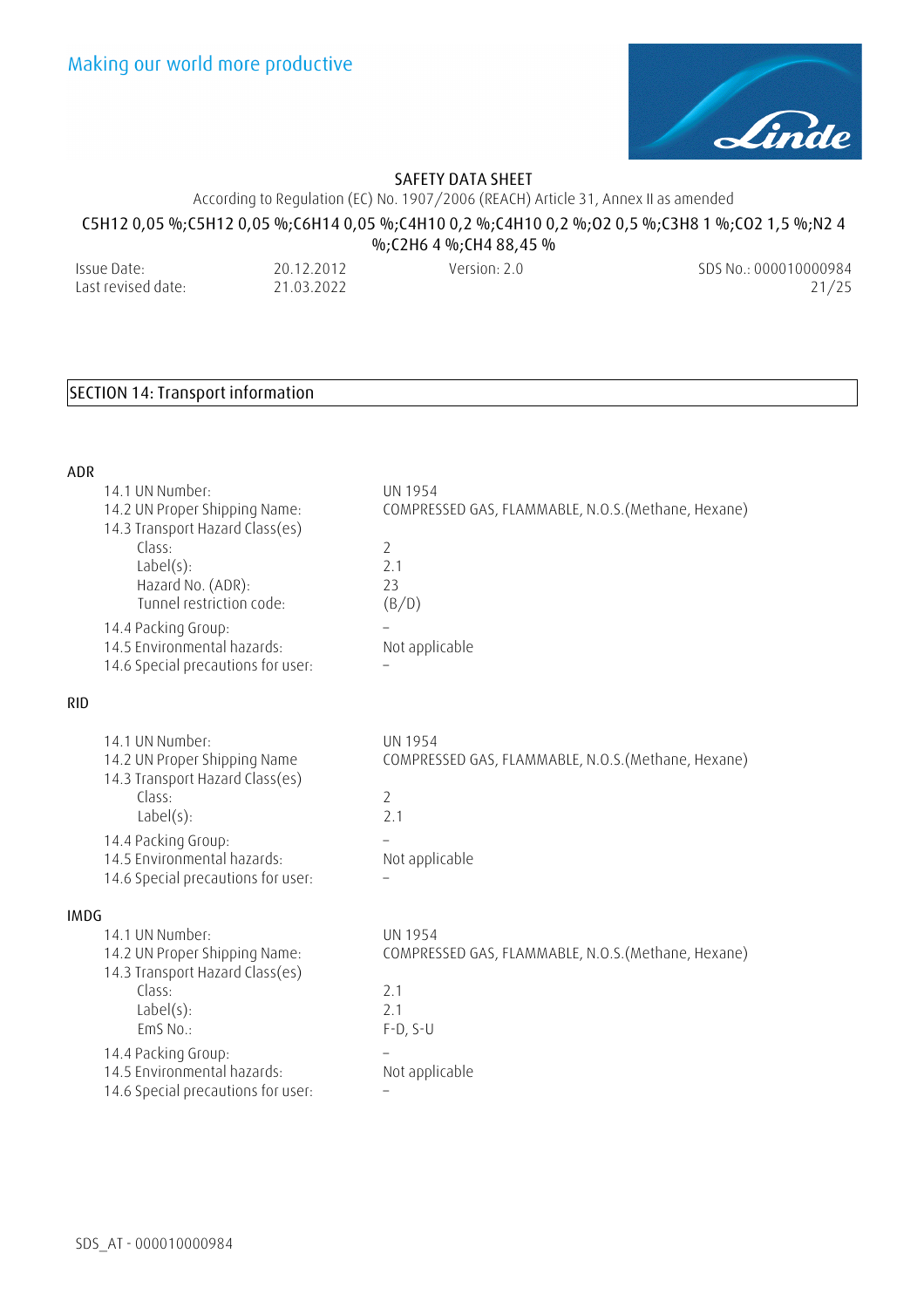

According to Regulation (EC) No. 1907/2006 (REACH) Article 31, Annex II as amended

# **C5H12 0,05 %;C5H12 0,05 %;C6H14 0,05 %;C4H10 0,2 %;C4H10 0,2 %;O2 0,5 %;C3H8 1 %;CO2 1,5 %;N2 4**

**%;C2H6 4 %;CH4 88,45 %**  Issue Date: Last revised date: 20.12.2012 21.03.2022 Version: 2.0 SDS No.: 000010000984 22/25

### **IATA**

| 14.1 UN Number:                                       | UN 1954                                             |
|-------------------------------------------------------|-----------------------------------------------------|
| 14.2 Proper Shipping Name:                            | Compressed gas, flammable, n.o.s. (Methane, Hexane) |
| 14.3 Transport Hazard Class(es):                      |                                                     |
| Class:                                                | 2.1                                                 |
| Label(s):                                             | 2.1                                                 |
| 14.4 Packing Group:                                   |                                                     |
| 14.5 Environmental hazards:                           | Not applicable                                      |
| 14.6 Special precautions for user:                    |                                                     |
| Other information                                     |                                                     |
| Passenger and cargo aircraft:<br>Cargo aircraft only: | Forbidden.<br>Allowed.                              |
|                                                       |                                                     |

### **14.7 Transport in bulk according to Annex II of MARPOL and the IBC Code**: Not applicable

| are firmly secured. Ensure that the container valve is closed and not<br>leaking. Container valve quards or caps should be in place. Ensure<br>adequate air ventilation. | Additional identification: | Avoid transport on vehicles where the load space is not separated from<br>the driver's compartment. Ensure vehicle driver is aware of the potential<br>hazards of the load and knows what to do in the event of an accident or<br>an emergency. Before transporting product containers ensure that they |
|--------------------------------------------------------------------------------------------------------------------------------------------------------------------------|----------------------------|---------------------------------------------------------------------------------------------------------------------------------------------------------------------------------------------------------------------------------------------------------------------------------------------------------|
|--------------------------------------------------------------------------------------------------------------------------------------------------------------------------|----------------------------|---------------------------------------------------------------------------------------------------------------------------------------------------------------------------------------------------------------------------------------------------------------------------------------------------------|

### **SECTION 15: Regulatory information**

**15.1 Safety, health and environmental regulations/legislation specific for the substance or mixture:**

### **EU Regulations**

### **Regulation (EC) No. 1907/2006 Annex XVII Substances subject to restriction on marketing and use:**

| Chemical name | CAS-No.        | Concentration |
|---------------|----------------|---------------|
| Pentane       | $109 - 66 - 0$ | $- 0,1\%$     |
|               |                |               |
| n-Hexane      | $110 - 54 - 3$ | $-50,1\%$     |
|               |                |               |
| Propane       | 74-98-6        | $1,0 - 10\%$  |
|               |                |               |
| methane       | 74-82-8        | $80 - 90\%$   |
|               |                |               |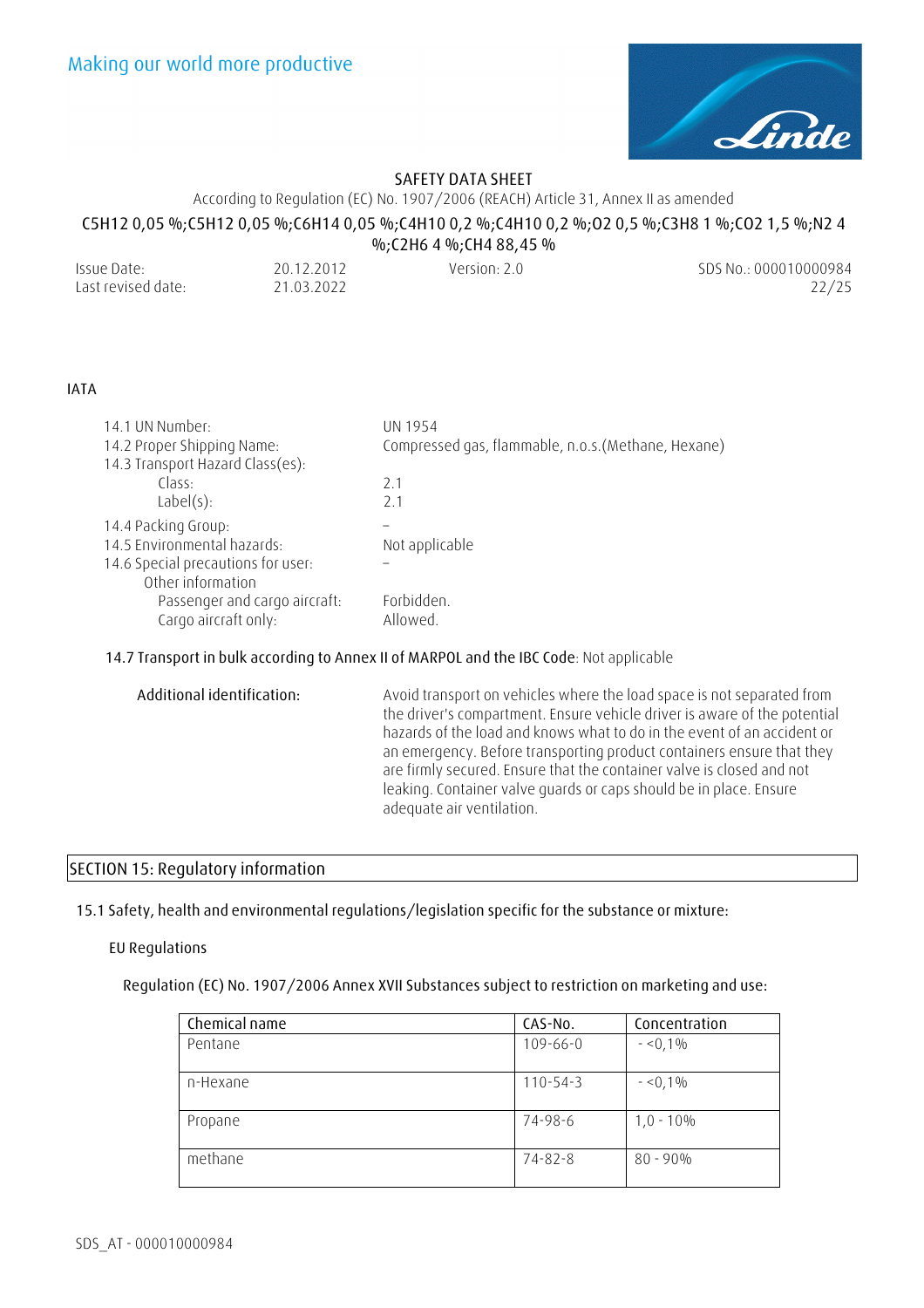

### According to Regulation (EC) No. 1907/2006 (REACH) Article 31, Annex II as amended

# **C5H12 0,05 %;C5H12 0,05 %;C6H14 0,05 %;C4H10 0,2 %;C4H10 0,2 %;O2 0,5 %;C3H8 1 %;CO2 1,5 %;N2 4**

| %;C2H6 4 %;CH4 88,45 % |            |              |                       |
|------------------------|------------|--------------|-----------------------|
| Issue Date:            | 20.12.2012 | Version: 2.0 | SDS No.: 000010000984 |
| Last revised date:     | 21.03.2022 |              | 23/25                 |

### **Directive 92/85/EEC: on the safety and health of pregnant workers and workers who have recently given birth or are breast feeding.:**

| Chemical name  | CAS-No.  | Concentration |
|----------------|----------|---------------|
| Pentane        | 109-66-0 | $0 - 50.1\%$  |
| 2-Methylbutane | 78-78-4  | $0 - 50,1\%$  |

### **EU. Directive 2012/18/EU (SEVESO III) on major accident hazards involving dangerous substances, as amended.:**

| Classification      | Lower-tier   | Upper-tier   |
|---------------------|--------------|--------------|
|                     | Requirements | Requirements |
| P2. FLAMMABLE GASES | 10 t         | 50           |

### **Directive 98/24/EC on the protection of workers from the risks related to chemical agents at work:**

| Chemical name  | CAS-No.        | Concentration |
|----------------|----------------|---------------|
| methane        | 74-82-8        | $80 - 90\%$   |
| <b>Butane</b>  | 106-97-8       | $0,1 - 1,0%$  |
| Isobutane      | $75 - 28 - 5$  | $0,1 - 1,0%$  |
| Oxygen         | 7782-44-7      | $0,1 - 1,0%$  |
| Pentane        | $109 - 66 - 0$ | $0 - 0.1\%$   |
| 2-Methylbutane | $78 - 78 - 4$  | $0 - 0.1\%$   |
| n-Hexane       | $110 - 54 - 3$ | $0 - 0.1\%$   |

### **National Regulations**

Council Directive 89/391/EEC on the introduction of measures to encourage improvements in the safety and health of workers at work Directive 89/686/EEC on personal protective equipment Directive 2014/34/EU on equipment and protective systems intended for use in potentially explosive atmospheres (ATEX) Only products that comply with the food regulations (EC) No. 1333/2008 and (EU) No. 231/2012 and are labelled as such may be used as food additives. This Safety Data Sheet has been produced to comply with Regulation (EU) 2015/830.

**15.2 Chemical safety assessment:** No Chemical Safety Assessment has been carried out.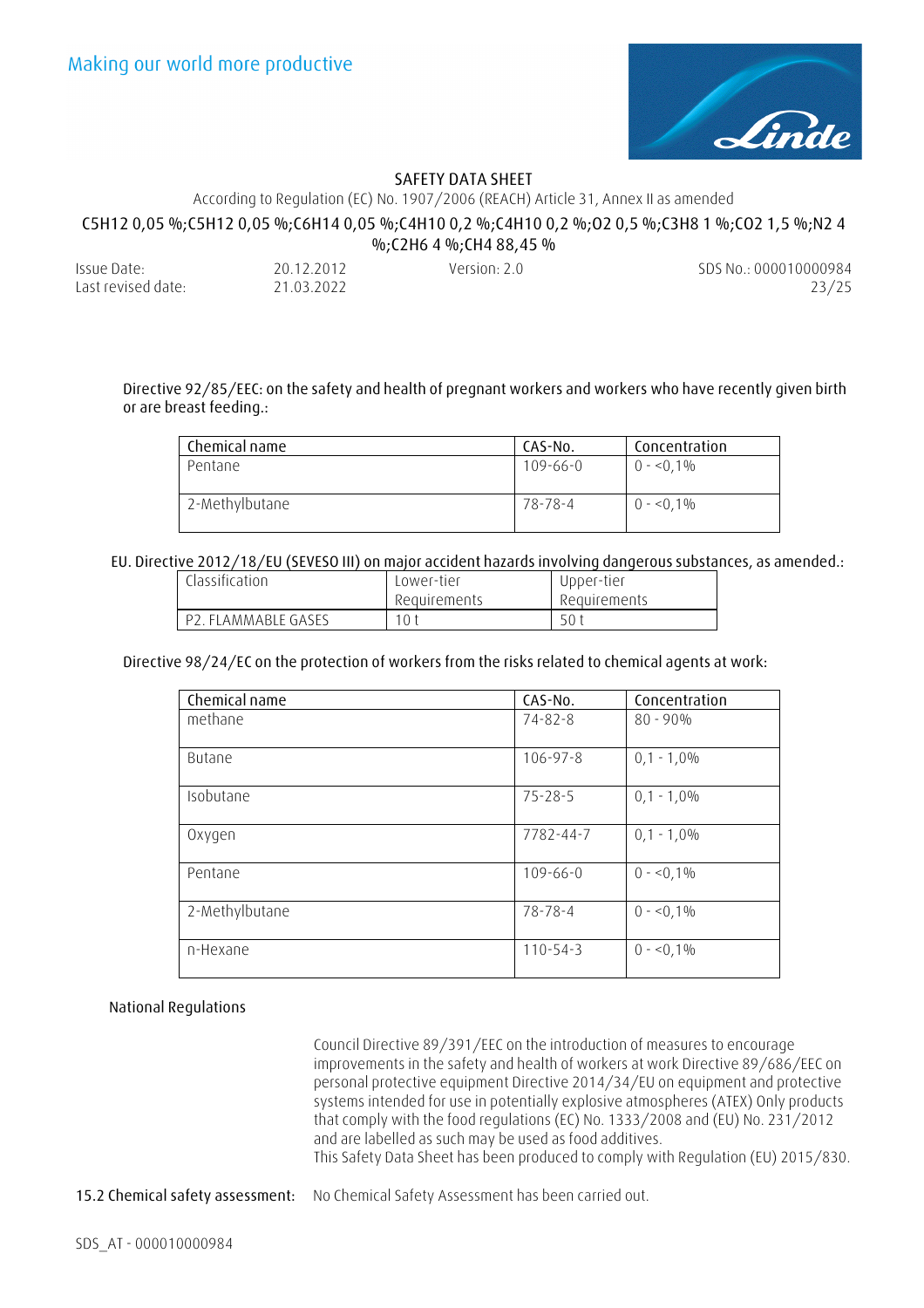

According to Regulation (EC) No. 1907/2006 (REACH) Article 31, Annex II as amended

# **C5H12 0,05 %;C5H12 0,05 %;C6H14 0,05 %;C4H10 0,2 %;C4H10 0,2 %;O2 0,5 %;C3H8 1 %;CO2 1,5 %;N2 4**

Issue Date: Last revised date:

20.12.2012 21.03.2022 **%;C2H6 4 %;CH4 88,45 %** 

Version: 2.0 SDS No.: 000010000984 24/25

### **SECTION 16: Other information**

| Revision Information:                              | Not relevant.                                                                                                                                                                                                                                                                                                                                                                                                                                                                                                                                                                                                                                                                                                                                                                                                                                                                                                                                                                                                                                                                                                                                                                                                                                                                                                                                                                                                                                                                                                                                         |
|----------------------------------------------------|-------------------------------------------------------------------------------------------------------------------------------------------------------------------------------------------------------------------------------------------------------------------------------------------------------------------------------------------------------------------------------------------------------------------------------------------------------------------------------------------------------------------------------------------------------------------------------------------------------------------------------------------------------------------------------------------------------------------------------------------------------------------------------------------------------------------------------------------------------------------------------------------------------------------------------------------------------------------------------------------------------------------------------------------------------------------------------------------------------------------------------------------------------------------------------------------------------------------------------------------------------------------------------------------------------------------------------------------------------------------------------------------------------------------------------------------------------------------------------------------------------------------------------------------------------|
| Key literature references and<br>sources for data: | Various sources of data have been used in the compilation of this SDS, they include<br>but are not exclusive to:<br>Agency for Toxic Substances and Diseases Registry (ATSDR)<br>(http://www.atsdr.cdc.gov/).<br>European Chemical Agency: Guidance on the Compilation of Safety Data Sheets.<br>European Chemical Agency: Information on Registered Substances<br>http://apps.echa.europa.eu/registered/registered-sub.aspx#search<br>European Industrial Gases Association (EIGA) Doc. 169 "Classification and Labelling<br>quide", as amended.<br>International Programme on Chemical Safety (http://www.inchem.org/)<br>ISO 10156:2010 Gases and gas mixtures - Determination of fire potential and<br>oxidizing ability for the selection of cylinder valve outlets.<br>Matheson Gas Data Book, 7th Edition.<br>National Institute for Standards and Technology (NIST) Standard Reference Database<br>Number 69.<br>The ESIS (European chemical Substances 5 Information System) platform of the<br>former European Chemicals Bureau (ECB) ESIS (http://ecb.jrc.ec.europa.eu/esis/).<br>The European Chemical Industry Council (CEFIC) ERICards.<br>United States of America's National Library of Medicine's toxicology data network<br>TOXNET (http://toxnet.nlm.nih.gov/index.html)<br>Threshold Limit Values (TLV) from the American Conference of Governmental<br>Industrial Hygienists (ACGIH).<br>Substance specific information from suppliers.<br>Details given in this document are believed to be correct at the time of publication. |

### **Classification and procedure used to derive the classification for mixtures according to Regulation (EC) 1272/2008 [CLP]**

| Classification according to Regulation (EC) No<br>1272/2008 as amended. | Classification procedure |
|-------------------------------------------------------------------------|--------------------------|
| Flammable gas, Category 1                                               |                          |
| Gases under pressure, Compressed gas                                    |                          |